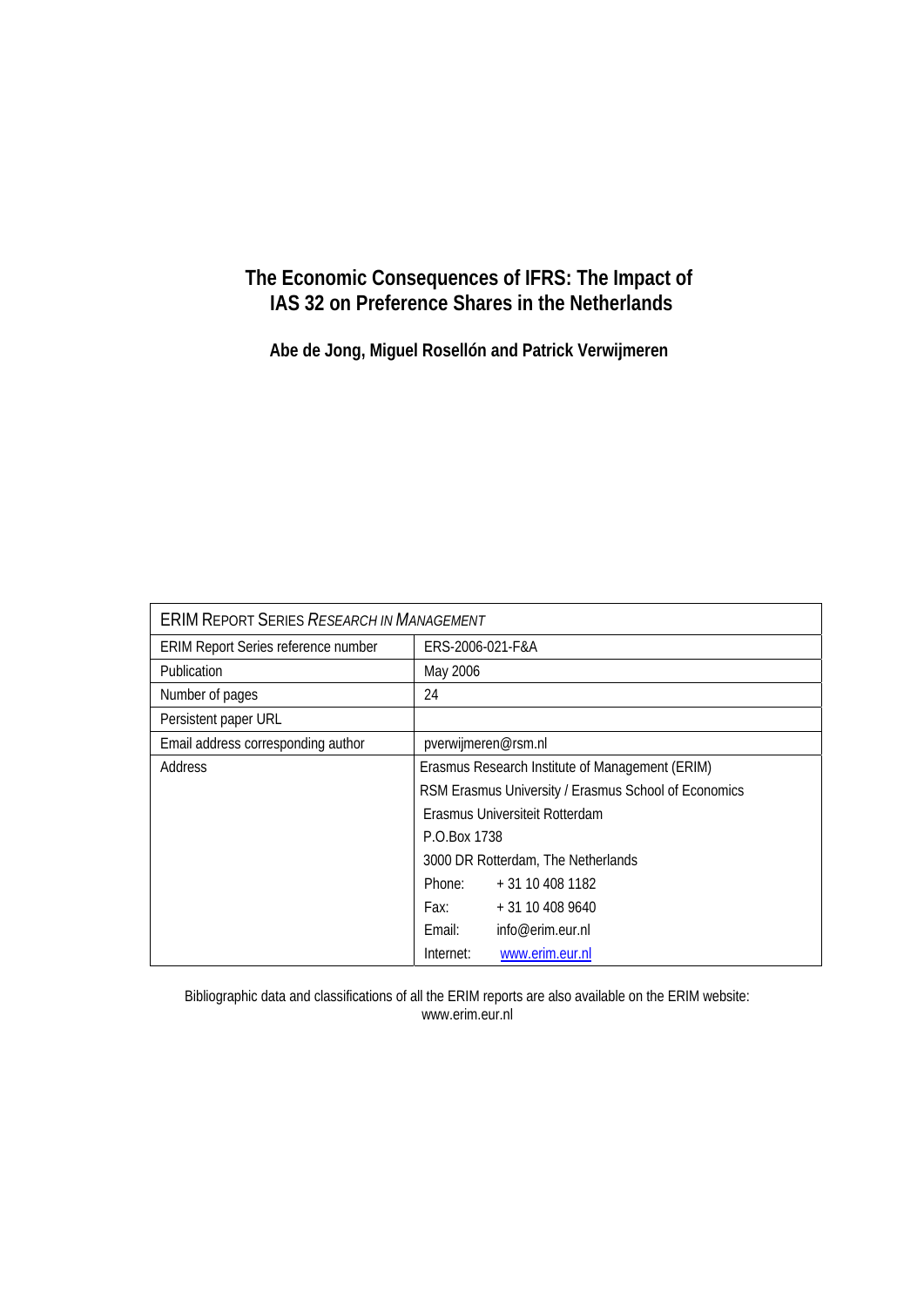# **E**RASMUS **R**ESEARCH **I**NSTITUTE OF **M**ANAGEMENT

# REPORT SERIES *RESEARCH IN MANAGEMENT*

| <b>ABSTRACT AND KEYWORDS</b> |                                                                                                                                                                                                                                                                                                                                                                                                                                                                                                                                                                                                                                                                                                                                                                                                                                                                                                                                                                                                                                                                                                                                                                                                                            |  |  |  |  |
|------------------------------|----------------------------------------------------------------------------------------------------------------------------------------------------------------------------------------------------------------------------------------------------------------------------------------------------------------------------------------------------------------------------------------------------------------------------------------------------------------------------------------------------------------------------------------------------------------------------------------------------------------------------------------------------------------------------------------------------------------------------------------------------------------------------------------------------------------------------------------------------------------------------------------------------------------------------------------------------------------------------------------------------------------------------------------------------------------------------------------------------------------------------------------------------------------------------------------------------------------------------|--|--|--|--|
| Abstract                     | The consequences of international accounting standards are likely to reach beyond the impact<br>on financial statements. This paper demonstrates one of the economic implications of<br>international standards. We focus on the impact of the IFRS regulation on preference shares<br>(IAS 32) in the Netherlands. IAS 32 causes most preference shares to lose their classification as<br>equity and these shares will hence be classified as liabilities. We document that for Dutch firms<br>with preferred stock outstanding, the reclassification will on average increase the reported debt<br>ratio by 35%. We find that 71% of the firms that are affected by IAS 32 buy back their preference<br>shares or alter the specifications of the preference shares in such a way that the classification as<br>equity can be maintained. The main determinant of the decision whether to give these<br>consequences to IAS 32 is the magnitude of the impact of IAS 32 on a firm's debt ratio. We<br>conclude that IFRS does not only lead to a decrease in the use of financial instruments that<br>otherwise would have added to the capital structure diversity, but also changes firms' real capital<br>structure. |  |  |  |  |
| Free Keywords                | Economic Consequences, Accounting Changes, IFRS, IAS 32, Preference Shares, Magnitude<br>Effect                                                                                                                                                                                                                                                                                                                                                                                                                                                                                                                                                                                                                                                                                                                                                                                                                                                                                                                                                                                                                                                                                                                            |  |  |  |  |
| Availability                 | The ERIM Report Series is distributed through the following platforms:<br>Academic Repository at Erasmus University (DEAR), DEAR ERIM Series Portal<br>Social Science Research Network (SSRN), SSRN ERIM Series Webpage<br>Research Papers in Economics (REPEC), REPEC ERIM Series Webpage                                                                                                                                                                                                                                                                                                                                                                                                                                                                                                                                                                                                                                                                                                                                                                                                                                                                                                                                 |  |  |  |  |
| Classifications              | The electronic versions of the papers in the ERIM report Series contain bibliographic metadata<br>by the following classification systems:<br>Library of Congress Classification, (LCC) LCC Webpage<br>Journal of Economic Literature, (JEL), JEL Webpage<br>ACM Computing Classification System CCS Webpage<br>Inspec Classification scheme (ICS), ICS Webpage                                                                                                                                                                                                                                                                                                                                                                                                                                                                                                                                                                                                                                                                                                                                                                                                                                                            |  |  |  |  |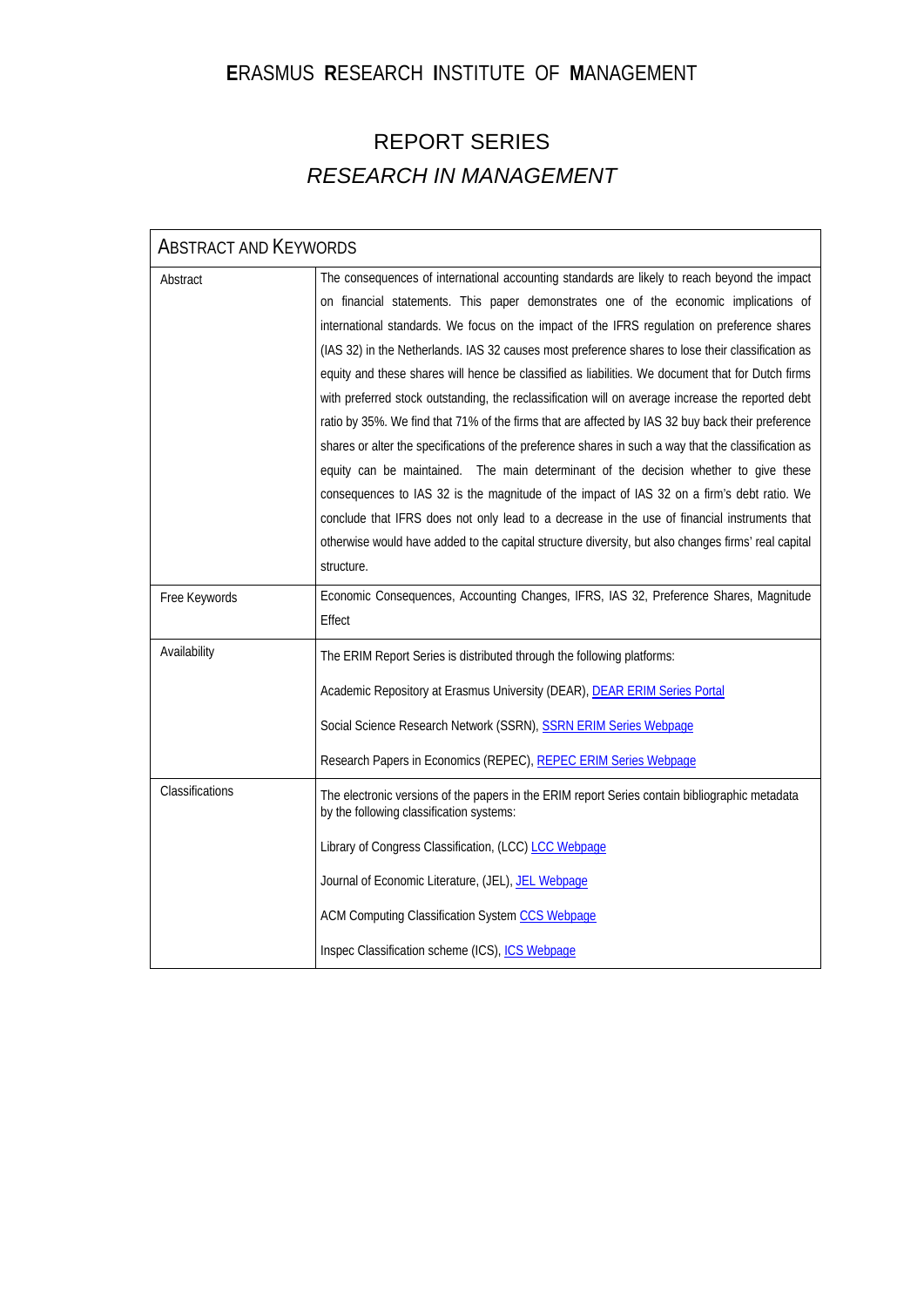# **The economic consequences of IFRS: The impact of IAS 32 on preference shares in the Netherlands**

Abe de Jong, Miguel Rosellón, Patrick Verwijmeren\*

*RSM Erasmus University, Rotterdam, the Netherlands* 

\* Corresponding author. Tel: +31 10 408 1276; fax: +31 10 408 9017 *E-mail address*: [pverwijmeren@rsm.nl](mailto:pverwijmeren@rsm.nl). We are grateful for comments received from two anonymous referees, Doug DeJong, Gerard Mertens, Erik Roelofsen, Peter Roosenboom, Willem Schramade, Leo van der Tas, Marno Verbeek and seminar participants at RSM Erasmus University.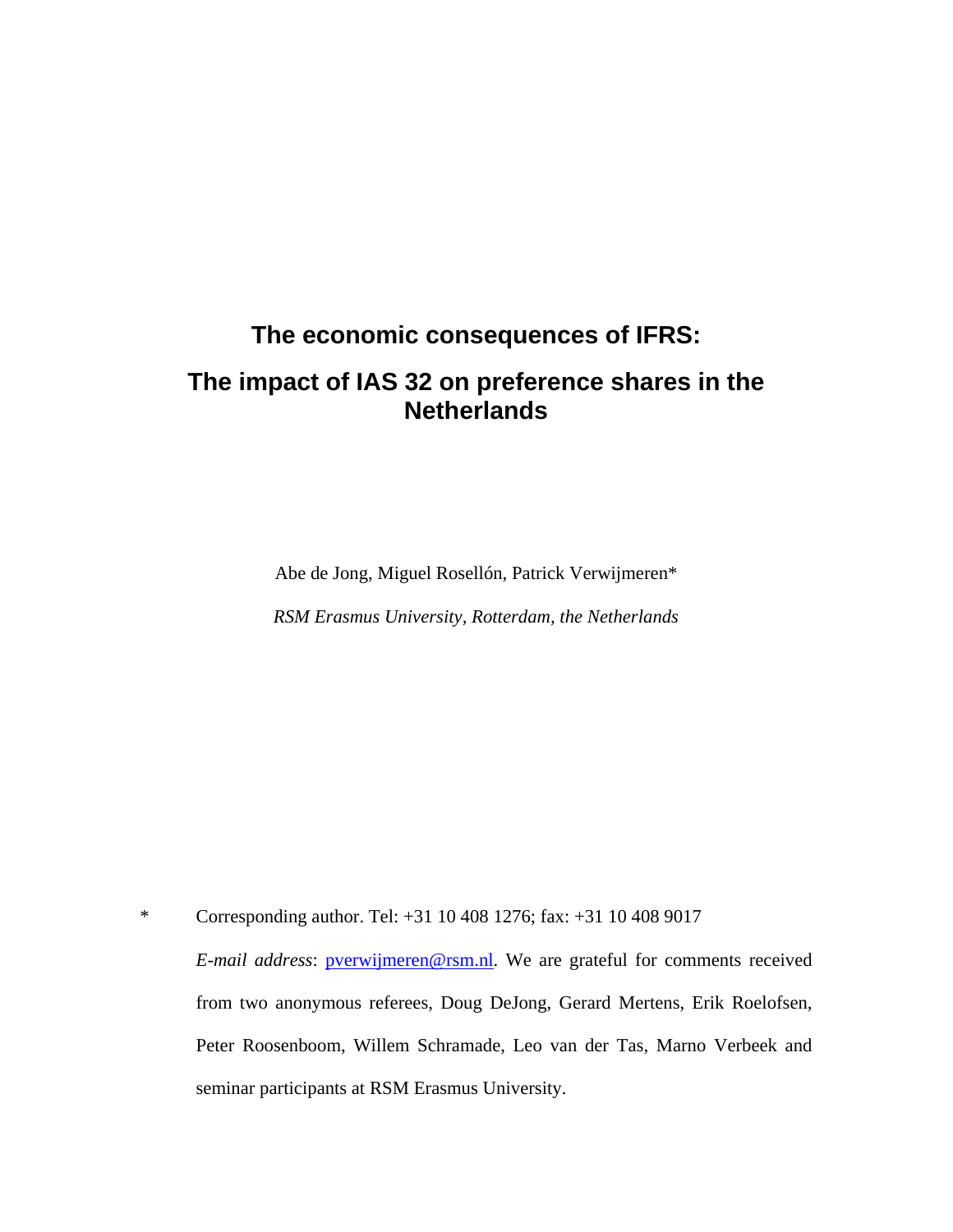# **The economic consequences of IFRS: The impact of IAS 32 on preference shares in the Netherlands**

#### **Abstract**

The consequences of international accounting standards are likely to reach beyond the impact on financial statements. This paper demonstrates one of the economic implications of international standards. We focus on the impact of the IFRS regulation on preference shares (IAS 32) in the Netherlands. IAS 32 causes most preference shares to lose their classification as equity and these shares will hence be classified as liabilities. We document that for Dutch firms with preferred stock outstanding, the reclassification will on average increase the reported debt ratio by 35%. We find that 71% of the firms that are affected by IAS 32 buy back their preference shares or alter the specifications of the preference shares in such a way that the classification as equity can be maintained. The main determinant of the decision whether to give these consequences to IAS 32 is the magnitude of the impact of IAS 32 on a firm's debt ratio. We conclude that IFRS does not only lead to a decrease in the use of financial instruments that otherwise would have added to the capital structure diversity, but also changes firms' real capital structure.

*JEL classification*: G32, G38, M41

*Keywords*: Economic consequences, accounting changes, IFRS, IAS 32, preference shares, magnitude effect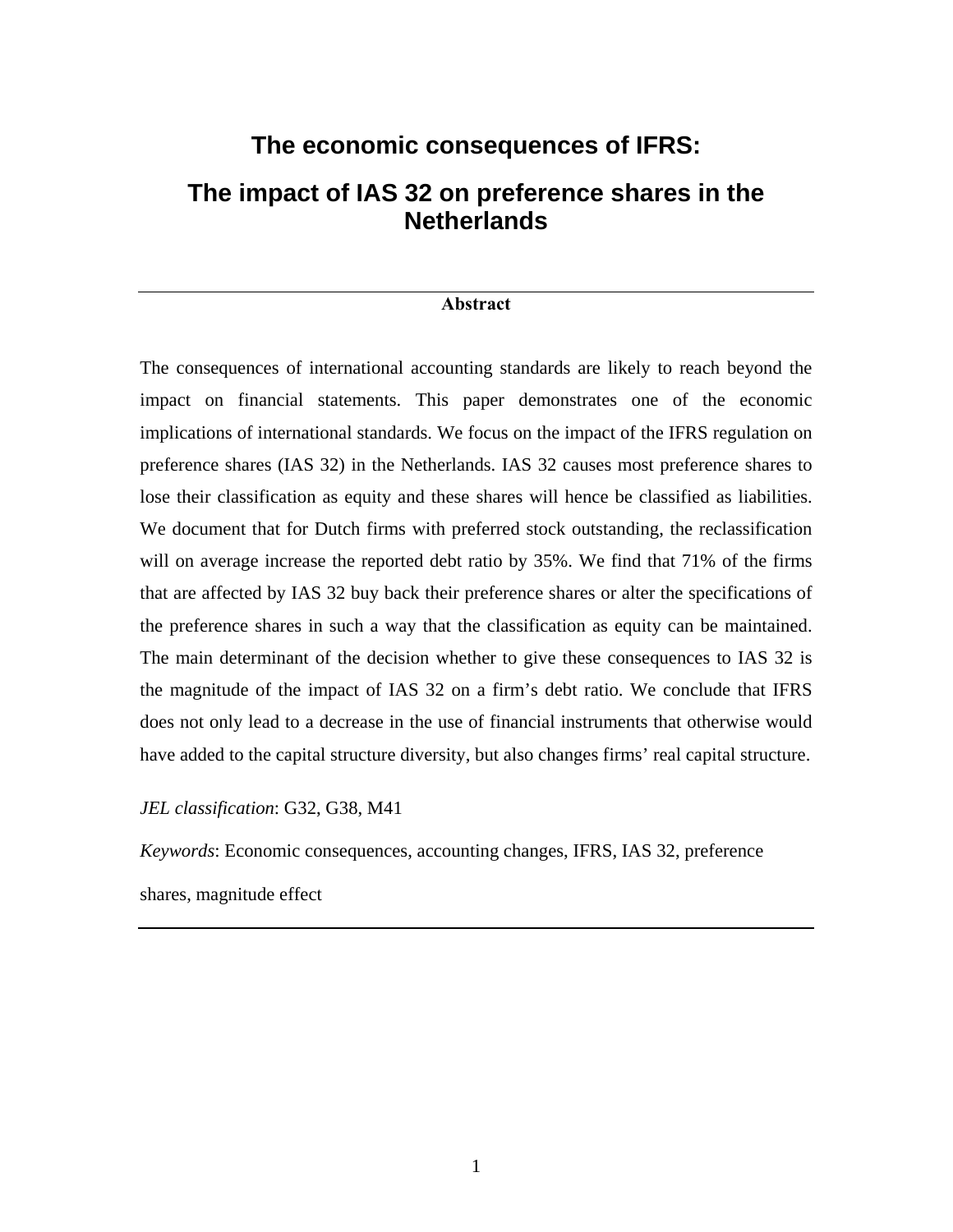# **1. Introduction**

In the process of the worldwide harmonization of accounting standards, the European Commission has made reporting according to International Financial Reporting Standards (IFRS) compulsory for firms that are listed on a European exchange. Although IFRS is primarily meant to increase the transparency and comparability of European firms' financial reports, it will also reduce the gap between US standards and most national accounting standards in Europe. As the first annual reports with a compulsory compliance with IFRS will appear in 2006, we expect a considerable amount of research dealing with the impact of IFRS on the accounting figures in the reports. However, the consequences of IFRS are likely to reach beyond the impact on financial statements. The reason is that harmonized reporting standards are more probable than national standards to be misaligned with the underlying environmental conditions facing the firm and its managers, like taxation, regulation and managerial accounting figures (Choi and Levich, 1991). It is this inconsistency of international standards with national environments that leads Tang (1994) to conclude that the introduction of international standards can have serious economic consequences, because companies will adjust their behavior to fit the new accounting standards. This paper documents the decrease in the use of preference shares in the Netherlands as an important economic consequence of IFRS. We will provide evidence that the harmonization of accounting standards can lower the use of relatively unique instruments.

 The focus of this paper is on the actions of a firm's management. So far, in the empirical economic consequences literature the focus has been on security price reactions to accounting changes (Watts and Zimmerman, 1990: 138). The reason that the reactions of firms' management to mandatory accounting changes have not been documented extensively is that management actions are limitedly observable. The reactions of managers are however more interesting, because they provide direct evidence of the economic consequences of accounting standards. As preference shares changes are relatively easy to detect, the IFRS standard on preference shares (IAS 32) provides an excellent opportunity to document managers' reactions to accounting changes.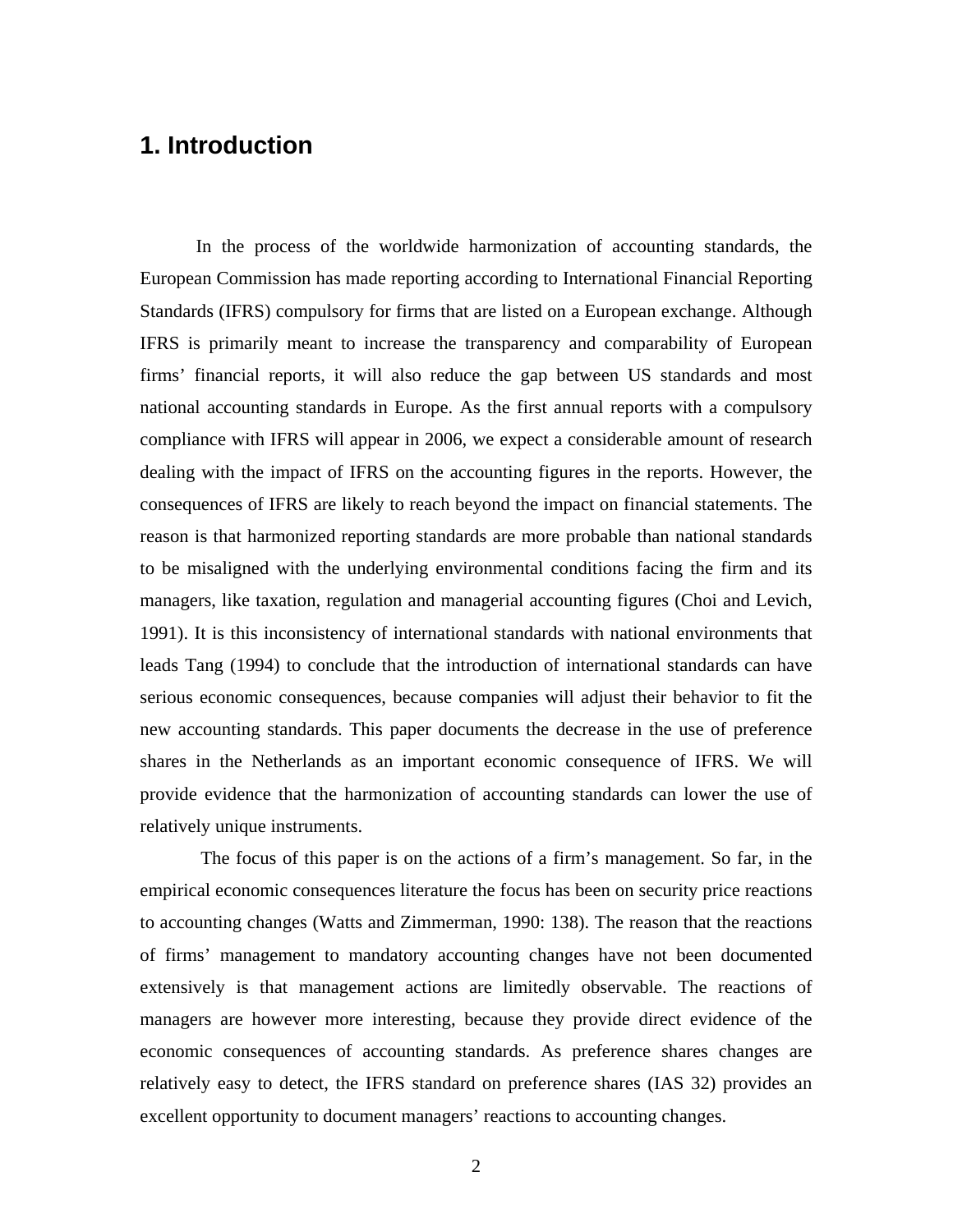The IFRS regulation for preference shares has a considerable impact on Dutch firms' reported debt ratios, in comparison with the Dutch GAAP standards. For some firms, the debt ratio will be as much as doubled due to IAS 32. Furthermore, the new regulation can reduce reported net earnings, as the dividends on preference shares that are classified as a liability will appear on the profit and loss statement in the same way as interest payments do. These impacts are not cash flow related: as the tax treatment of the dividends resulting from the preference shares under Dutch GAAP is equal to the tax treatments of the dividends resulting from the classification as debt, there are no direct cash flow effects. The new accounting rules on preferred stock also seem relevant for the UK, as the UK and the Netherlands account for more than 90% of the value of preferred stock outstanding in Europe. However, in the UK most preferred stock remains classified as equity even with IFRS. Our country of interest is thus the Netherlands, allowing for a unique experiment on the economic consequences of accounting standards.

We find that 71% of the listed Dutch firms that are affected by the new rules for preference shares will either buy back their preference shares or change the characteristics of the shares in such a way that the classification as equity can be maintained. These changes are not the result of an ongoing trend over the preceding years: over the last three years there was one firm per year that bought back preference shares and there were no firms that changed the characteristics in a way comparable to the changes made in 2005.<sup>[1](#page-5-0)</sup> We find that the magnitude of the effect of IAS 32 on firms' debt ratios is the main determinant of firms' decisions to alter their capital structure specifications: for firms that make rigorous changes the difference between the debt ratio under Dutch GAAP and IFRS is 46.5%; for firms that do not rigorously change the specifications of their capital structure this percentage is 19.1%. We do not find evidence that the magnitudes of the impact of IAS 32 on firms' net earnings are a determinant of firms' buyback decisions. As IAS 32 has no direct effect on cash flows, we hypothesize that the importance of the magnitude of the effect on the debt ratio can be explained by contracting-costs arguments. We find evidence that these contracting costs are mainly

 $\overline{a}$ 

<span id="page-5-0"></span> $1$  We do not count a decrease in outstanding preferred as a buyback in case it is the result of convertible preferred stock being converted.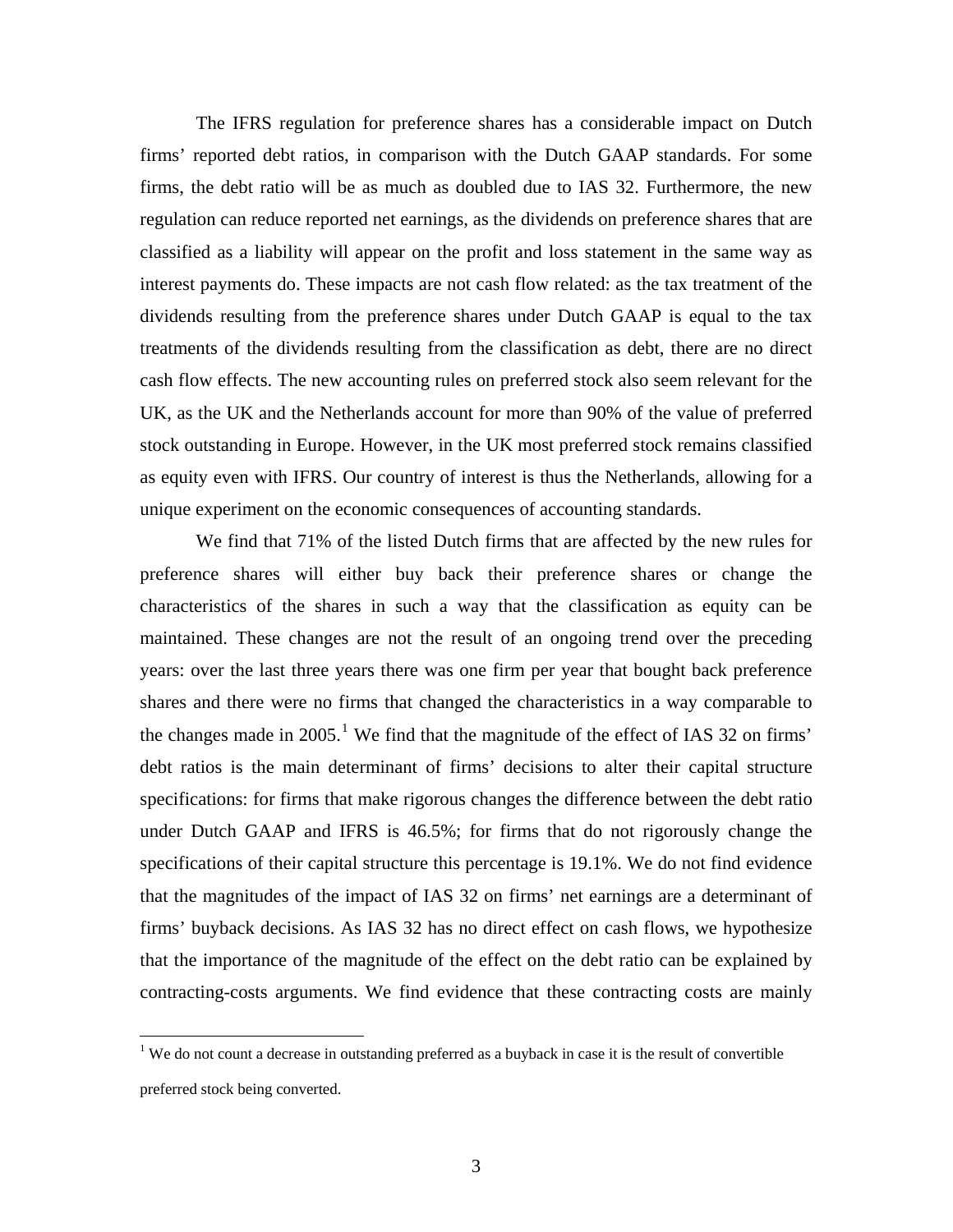related to a firm's debt contracts. We do not find evidence that the contracts that a firm has with the government or its managers are capable of explaining firms' decisions to buy back preferred shares or to alter the specifications of these shares. However, our findings regarding contracting-costs hypotheses have to be interpreted cautiously, as these hypotheses are normally tested with larger data samples.

 The remainder of this paper is organized as follows. Section 2 outlines the economic consequences of accounting standards. In section 3 the data is described. The results of this study are included in section 4. Finally, the conclusions are presented in section 5.

# **2. Economic consequences of accounting standards**

Zeff (1978, p. 56) defines economic consequences as "the impact of accounting reports on the decision-making behavior of business, government, unions, investors and creditors." The essence of the definition is that accounting reports can affect the real decisions made by managers and others, rather than simply reflecting the results of these decisions. Sometimes an accounting standard is meant to have economic consequences. In most cases, however, the economic implications are unintended. Incentives for firms' managers to change their decision-making behavior on the basis of new accounting standards would not exist in a *perfect* world, as new accounting standards will normally not have direct cash flow effects and the prospects of firms remain unaltered. However, in the *real* world firms face contracting costs resulting from the contracts that firms have with various stakeholders, like transaction costs, agency costs, information costs, renegotiation costs and bankruptcy costs. The height of the contracting costs that a firm faces as a result of an accounting change depends on the magnitude of the effect of the accounting change. Studies that document the importance of this magnitude effect include Collins *et al.* (1981) and Ali and Kumar (1994). In our study we have two magnitude effects: the effect of IFRS on a firm's debt ratio and the effect of IFRS on a firm's net earnings.

Beginning with Watts and Zimmerman (1978), several studies have investigated the relationship between accounting changes and firm characteristics. There are three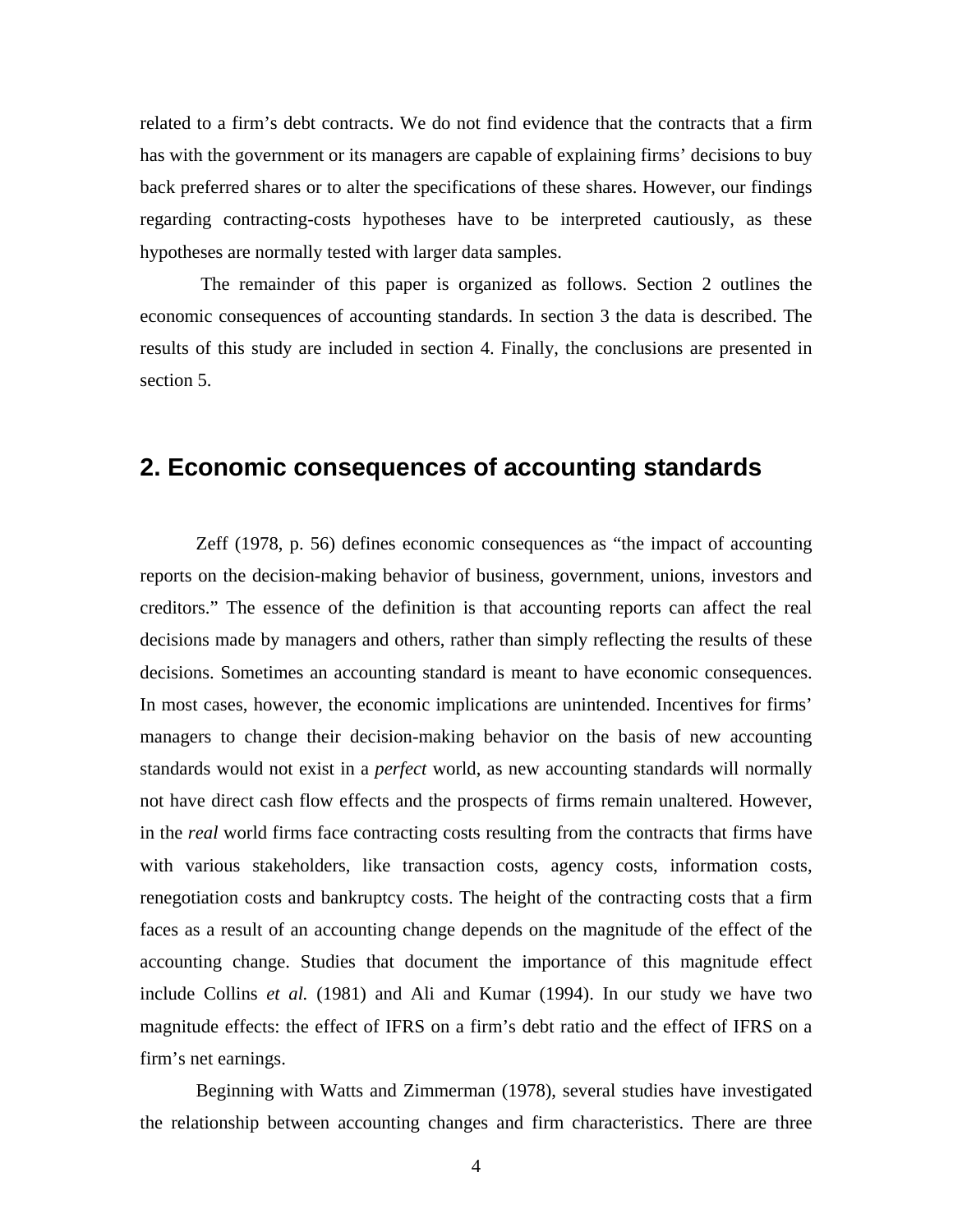specific theories concerning firm characteristics that are most often used to explain the decisions of managers to give economic consequences to accounting changes (Watts and Zimmerman, 1990). These three theories deal with contracting costs that are the result of the contracts that firms have with their managers, the government and their debt holders. The theories can be tested with the bonus plan hypothesis, the political cost hypothesis and the debt covenant hypothesis. The bonus plan hypothesis states that managers with bonus plans are more likely to react to accounting developments, in order to increase their compensation. Both Healy (1985) and Guidry *et al.* (1999) find evidence in favor of this hypothesis. The second hypothesis is the political cost hypothesis. This hypothesis predicts that large firms rather than small firms are more likely to use accounting changes to reduce reported profits, in order to avoid laws and potential regulation. The threat of potential regulation stems, for example, from the fact that high profits could hint at a monopoly position. Although most evidence is consistent with the political cost hypothesis, the results only appear to hold for the largest firms (Zmijewski and Hagerman, 1981) and are driven by the oil and gas industry (Zimmerman, 1983). The bonus plan hypothesis and the political costs hypothesis both refer to contracting costs that are mostly relating to the effect of IFRS on net earnings. The debt covenant hypothesis, on the other hand, focuses on the change in debt ratio. This hypothesis states that managers select or change accounting methods to avoid covenant violations. The tightness of the accounting-based debt covenants is in most studies researched by looking at debt ratios (where higher debt ratios are associated with covenant tightness). This proxy is however not beyond questioning. Still, both Duke and Hunt (1990) and Press and Weintrop (1990) provide empirical support for the proxy's use, although Duke and Hunt argue that the debt ratio is not a good proxy for covenants dealing exclusively with debt/equity restrictions. Bank debt is a variable that is also likely to be related to debt covenants, as bank debt is the kind of debt that is normally specified in the contracts. Another way of testing the debt covenant hypothesis is by looking at firms that have actually violated their debt covenant. Sweeney (1994) examines a sample of firms that defaulted by violating debt covenants together with a matched firm control sample. She reports that the defaulting firms made more accounting changes in the period leading up to default and that a higher percentage of these changes were income increasing compared to the control group.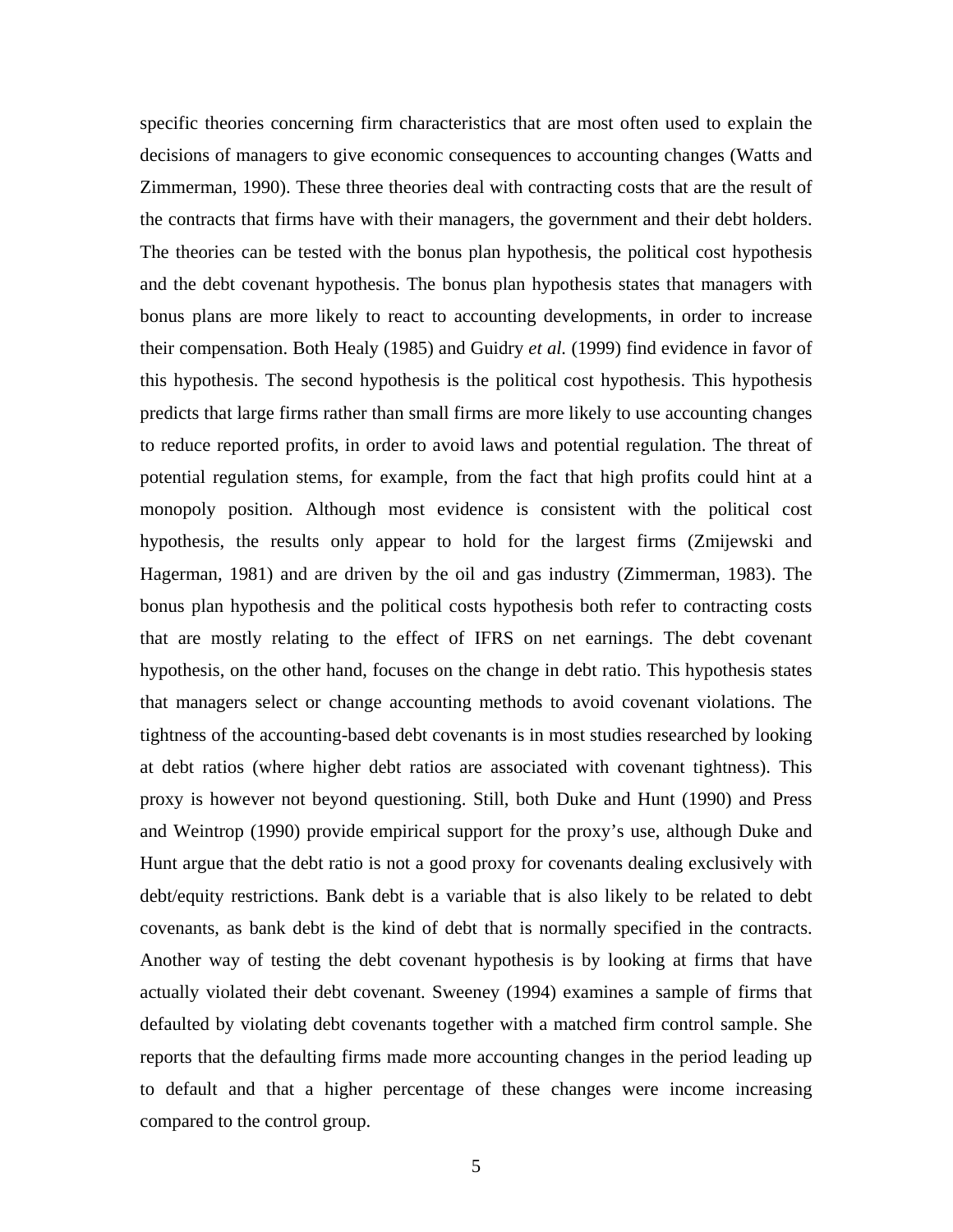The empirical economic consequences literature on mandated accounting changes has focused on security price reactions. There are however some exceptions, dealing with the impact of specific US standards on the reactions of firms' managers. Imhoff and Thomas (1988), for example, study the effect on the decision-making of managers of SFAS 13, which concerns capital lease disclosures. Another example is the research of Mittelstaedt *et al.* (1995), who investigate the impact of SFAS 106 (concerning postretirement benefits) on retiree health care benefit reductions. More recently, Carter and Lynch (2001) research the consequences of the FASB's 1998 proposal on accounting for stock option repricing. All three studies find that managers respond to the accounting changes by mitigating the standards' effects. However, in establishing the determinants of managers' reactions, none of the papers test more than one of the hypotheses described before. In this paper we follow a more integrated approach and test all of the hypotheses.

We document the impact of the IFRS regulation on preferred stock in the Netherlands. Preferred stock is a financial instrument that has been used by many Dutch companies. This stems from the fact that it is an instrument with various advantages. For example, for companies facing financial distress preference shares provide the possibility to postpone dividend payments. Other advantages of preference shares can be achieved by strategically using the shares' voting rights. For investors, preferred stock is an instrument that provides relatively predictable dividend payments and provides preferences upon liquidation (for which the investors may pay a premium). Also, in the Netherlands investors are sometimes willing to pay a premium as preferred stock may provide taxation benefits. These taxation benefits are the result of the Dutch '*deelnemingsvrijstelling*', which is applicable to firms that possess more than 5 percent of the nominal paid-up capital of another firm. For the firms with this relatively large stake, the dividends and capital gains that flow from the other firm are tax exempt under the Dutch fiscal law, and this will remain so under IFRS. Although the 5 percent of the nominal paid-up capital can be obtained by buying common stock as well as preferred stock, common shares usually trade for a much higher amount than the nominal value, whereas preference shares do not. Buying preference shares is thus a relatively cheap way for firms to qualify for the tax exemption, making them willing to pay a premium. It is this environmental condition that is particularly likely to have stimulated the use of preference shares in the Netherlands.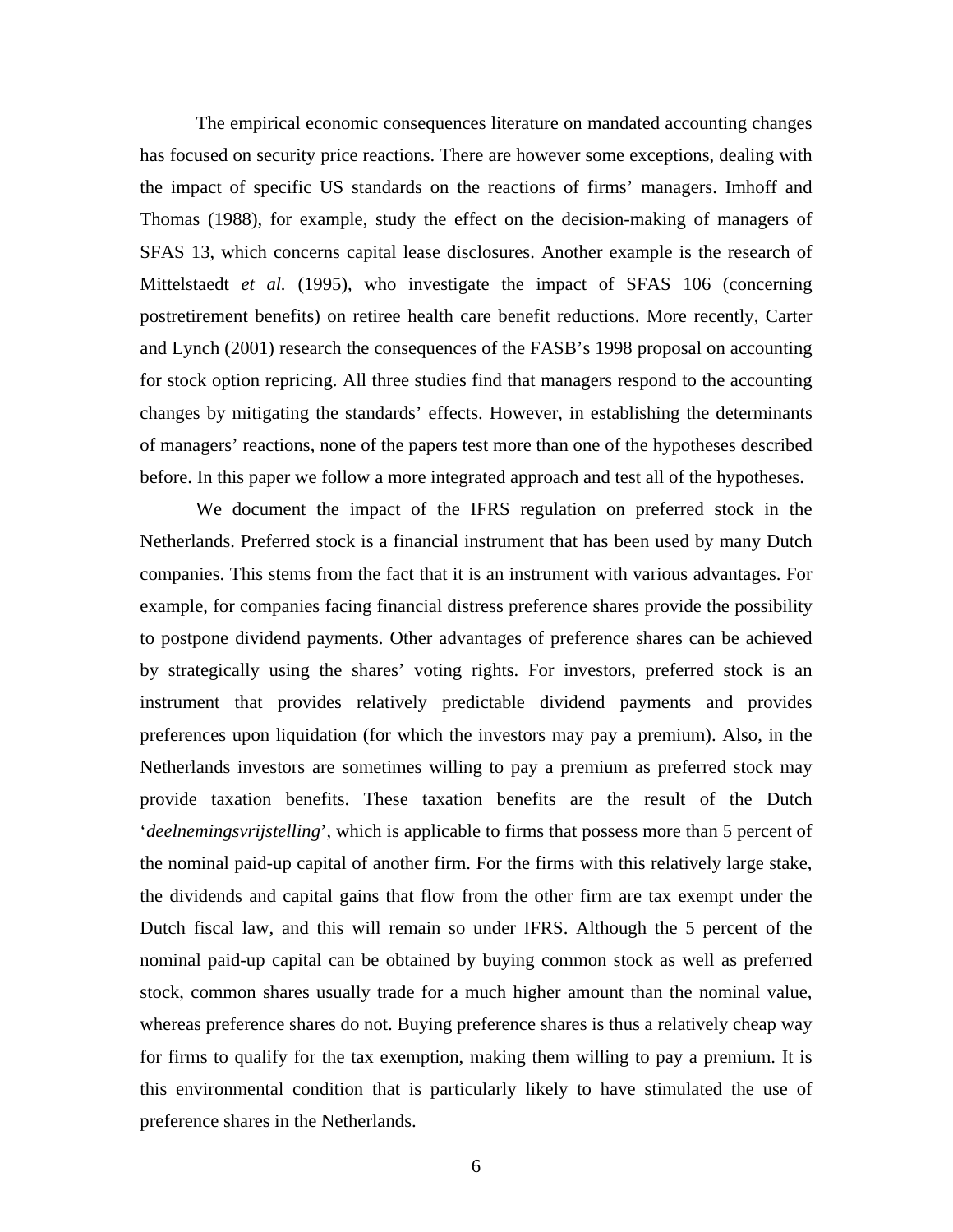Our decision to focus on the Netherlands does not seem obvious at first, as we conclude after studying the Worldscope variable 'preferred stock'. With this Worldscope variable we trace companies with outstanding preference shares in 2004 and find that 434 European firms have preference shares outstanding, divided over 10 countries.<sup>[2](#page-9-0)</sup> From these 434 firms, the majority (354 firms or 81.6%) is UK-based. This popularity of preferred stock in the UK goes back to the first half of the  $20<sup>th</sup>$  century, when utilities issued them, just as their US counterparts were doing (Laurent, 2002). Later on, in the 1960s, the industrial firms followed as preference shares became popular in the merger wave, and the UK has been the country with the largest number of preference shares in Europe ever since. However, in the UK most preferred stock remains classified as equity even with IFRS. This is because most UK-firms possess the discretion of determining the dividend, which is an important prerequisite of IFRS for preference shares to be classified as equity. The second-most important European country for preference shares is the Netherlands, which accounts for 10.4% of European firms with preferred stock outstanding. In the Netherlands firms normally do not possess the discretion of determining the dividend. Consequently, Dutch firms are expected to face the strongest effect from the IAS standard on preferred stock. As no other country accounts for more than 3% of the total number of preference shares outstanding, we decided to solely focus on the Netherlands.<sup>[3](#page-9-1)</sup>

Interestingly, our analysis of the Worldscope data does not find Germany to be among the countries in which preference shares are frequently used. This contradicts the common belief that preference shares are widely present in Germany. However, Becht and Boehmer (1999) report that the German preference shares do not contain voting rights, making them more similar to straight debt. Apparently, Worldscope does not

<span id="page-9-0"></span><sup>&</sup>lt;sup>2</sup> Worldscope classifies priority shares also as 'preferred stock'. This results in an overestimation of the number of firms with preference shares (with voting rights).

<span id="page-9-1"></span> $3$  When we divide the number of preference shares outstanding in a particular country by the total number of preference shares outstanding in Europe we find the following percentages: UK 81.6%, The Netherlands 10.4%, Ireland 3.0%, Germany 1.8%, Hungary 0.9%, Austria 0.5%, Czech Republic 0.5%, France 0.5%, Spain 0.5% and Russia 0.5%.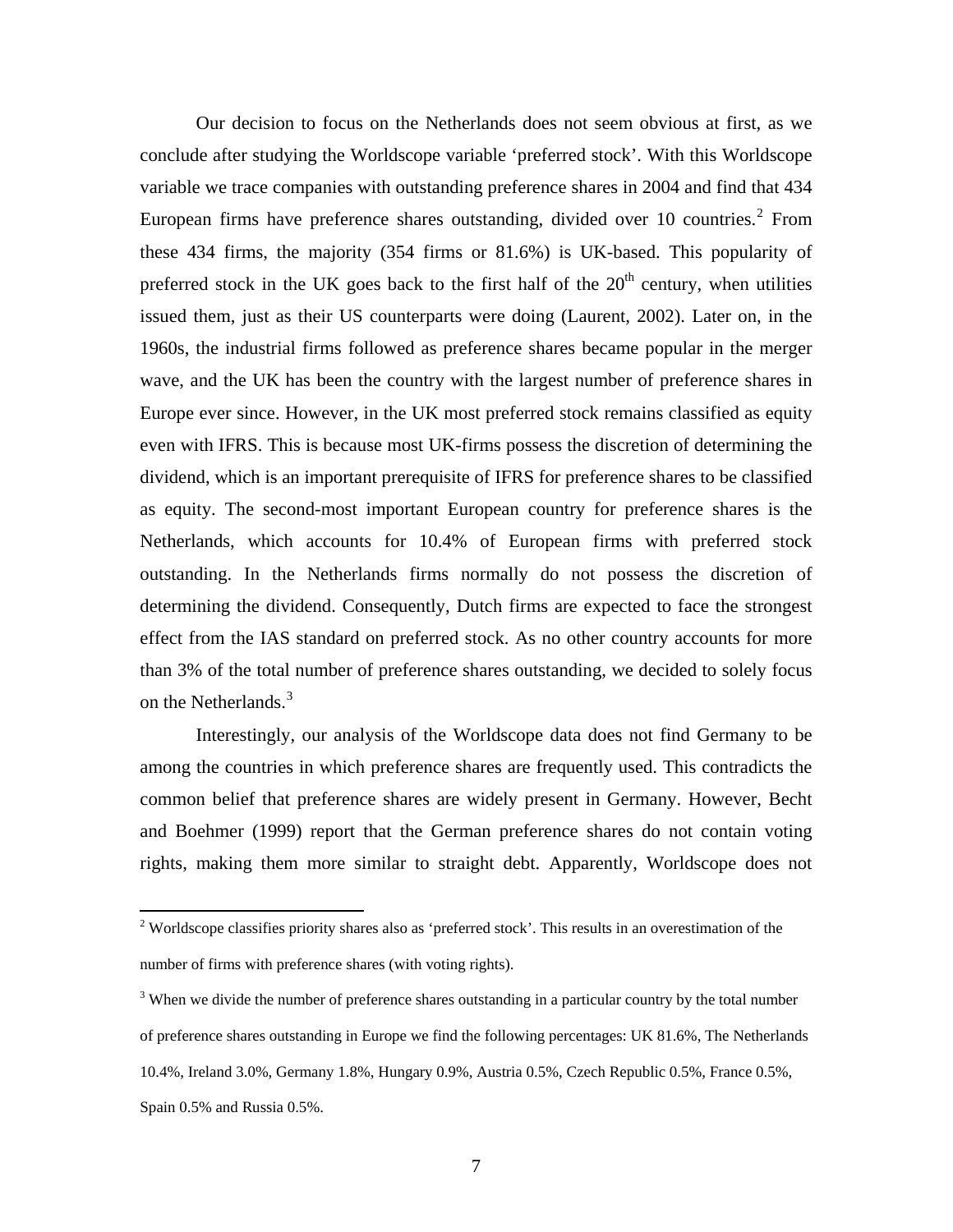classify these debt-like instruments as preference shares. This is also valid for non-voting preference shares in other European countries, like the *action de préférence* in France (Conac, 2005).

Under IAS 32 the popularity of preference shares may decline in the Netherlands. The reason is that IFRS poses different conditions on an instrument to be classified as equity than Dutch GAAP does. Under both accounting standards, an important condition for an instrument to classify as equity is that the instrument includes no contractual obligation to deliver cash or another financial asset to a different entity. In case an enterprise has preference shares that pay a fixed rate of dividend and have a mandatory redemption feature at a future date, the substance is that they are a contractual obligation to deliver cash and, therefore, should be recognized as a liability. Although most preference shares in the Netherlands do not have a contractual obligation to pay dividend, they do have a conditional obligation to pay dividend when the firm earns a profit. IAS 32 and Dutch GAAP differ in the way they treat the conditional obligation. Under Dutch GAAP the preference shares were classified as equity, because the substance of these instruments is that they share in the firm's results. IAS 32, however, states that an instrument should be classified as a liability if the issuer of an instrument does not have the unconditional right to avoid delivering cash or another financial asset. Hence, under IAS 32 most preference shares in the Netherlands are classified as a liability.<sup>[4](#page-10-0)</sup>

Firms can respond to the impact of IAS 32 in several ways. These responses include options to change the *real* capital structure of the firm (as opposed to the *reported* capital structure), but also contains an option concerning the contracts a firm has with its debt holders. We will research the following potential responses of firms: (A) renegotiating the parameters of the debt contracts affected by the reclassification of preference shares; (B) mitigating the financial statement impact by changing the characteristics of the preference shares in such a way that the classification as equity can

<span id="page-10-0"></span><sup>&</sup>lt;sup>4</sup> As stated before, the reason that in the UK most preference shares maintain their classification as equity is that most firms possess the discretion of determining the dividend on preference shares, and are thus not obliged to pay a dividend when the firm earns a profit.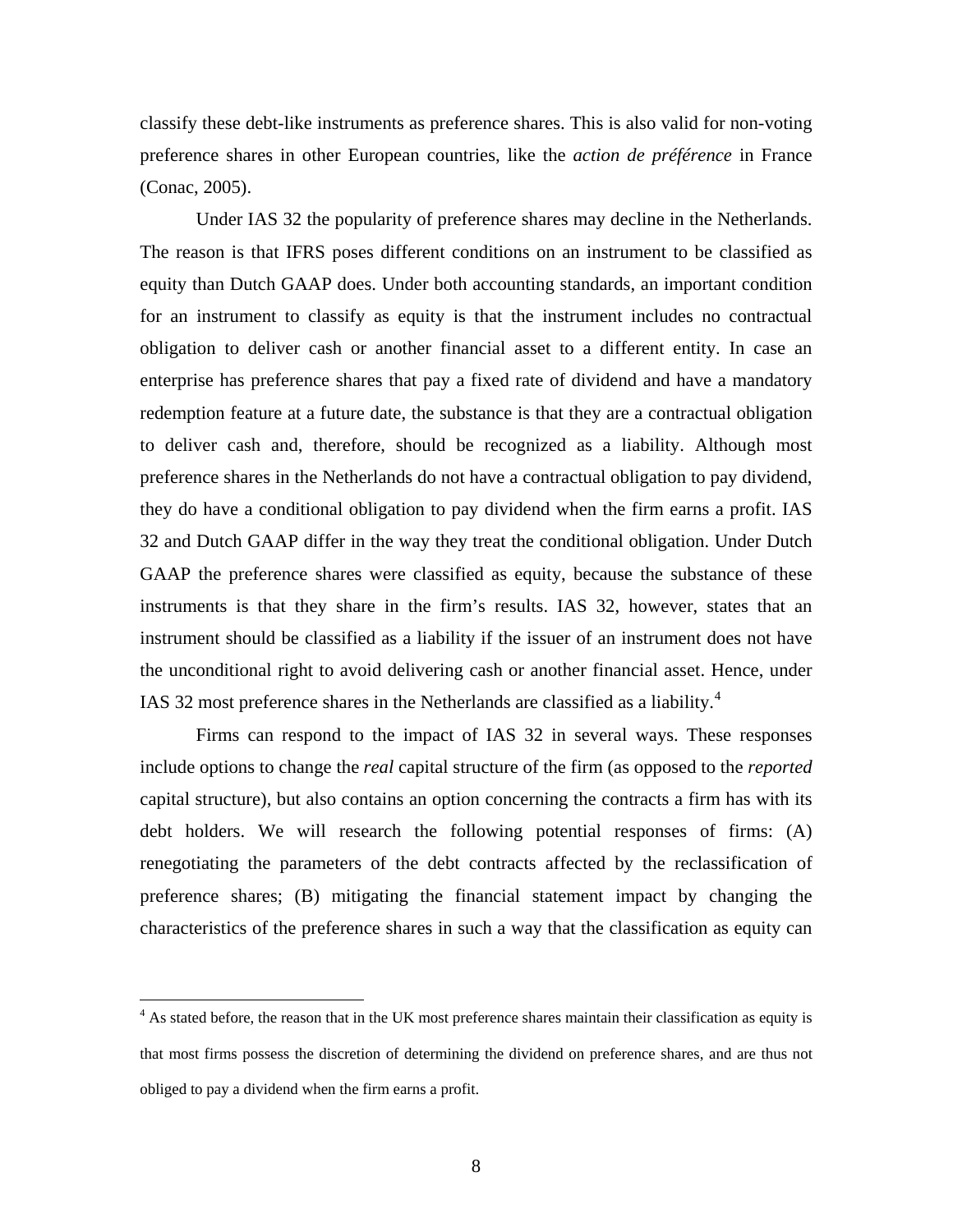be maintained<sup>[5](#page-11-0)</sup>; (C) mitigating the financial statement impact by buying back the preference shares; or (D) doing nothing.

We must be careful not to attribute a choice of option C automatically to the introduction of IFRS. Even though the date that IFRS became effective in the Netherlands, being the  $1<sup>st</sup>$  of January 2005, seems to greatly influence the use of preference shares, there is another development that has been going on for a couple of years. This development is the Dutch Corporate Governance Code ('*Code Tabaksblat*'), which was presented by the end of 2003 and is a code of conduct for listed firms. A significant part of the Code Tabaksblat deals with the rights of (common) shareholders. For outstanding preference shares, the most important paragraph of the code is paragraph IV.1.2, which states that the voting rights of preferred stock should be in line with the real value of the stock. The Corporate Governance Code does however not seem to be the *main* driver of the buyback of the preference shares in 2005, as it was already active in 2004. More importantly, the code does not require a firm to buy back its preference shares, but only to align its voting rights with the real value of the shares. Furthermore, firms are not obliged to act according to the code, as long as they explain the structure of the voting rights in their annual report.

### **3. Data**

Our dataset consists of all 34 Dutch firms that are listed at the Euronext Amsterdam exchange and have preferred stock outstanding at the  $1<sup>st</sup>$  of January 2004. We decided to include the financial institutions (5), because one of these firms bought back its preference shares and mentioned IFRS as the reason. Financial institutions can also provide information on our research on compensation schemes. The part of our research that relates to debt ratios is conducted with exclusion of the financial institutions, as financial institutions have risk-based capital ratios that are hard to compare with non-

<span id="page-11-0"></span><sup>&</sup>lt;sup>5</sup> Firms do this by adding the discretion of determining the dividend when the firm makes a profit. In order to change these characteristics, firms need the permission of the holders of the preference shares.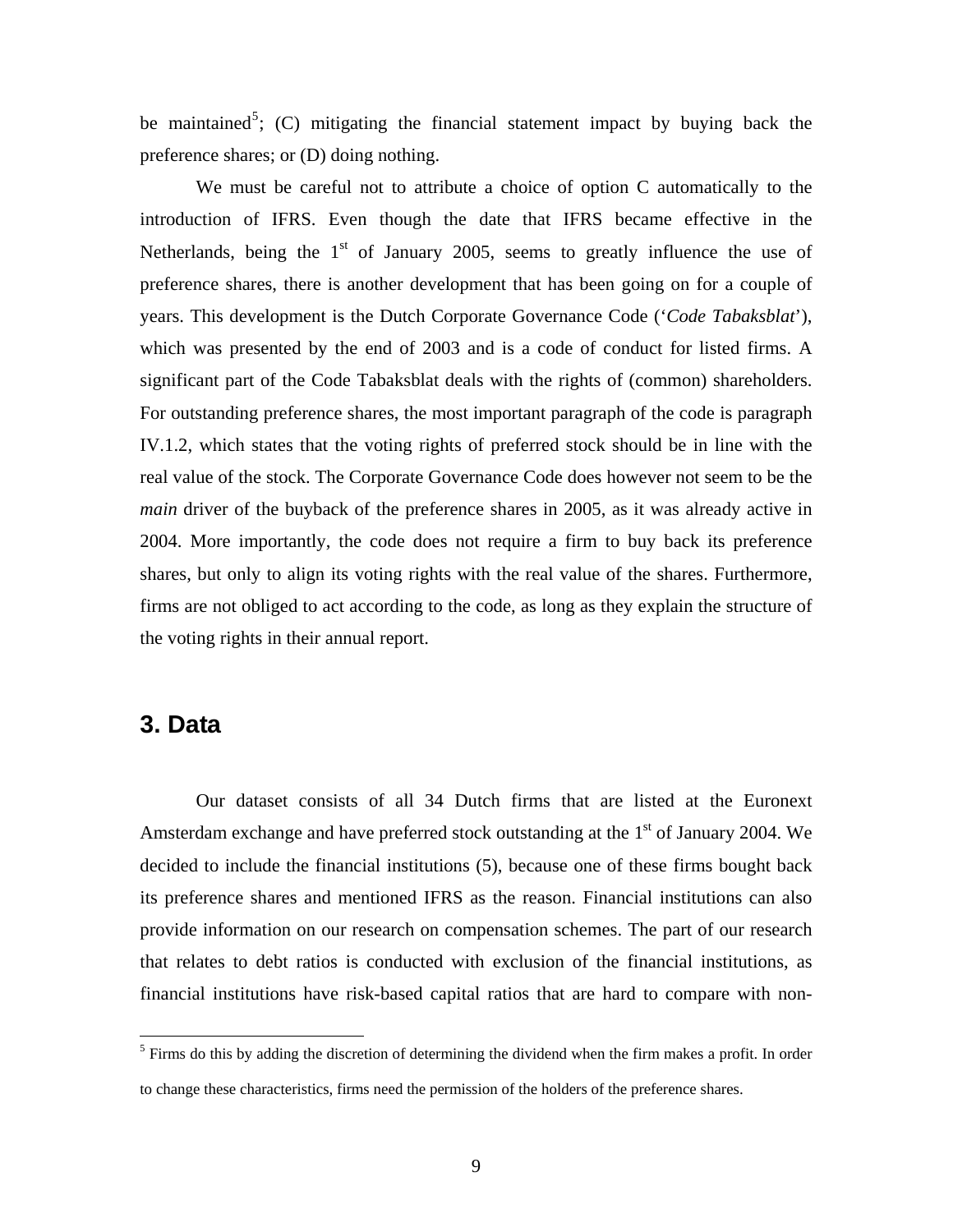financial firms' debt ratio and that are also not affected by IAS 32. Other than in the financial sector, we did not find preference shares in more than three firms from a single industry, which excludes possible large industry-effects.<sup>[6](#page-12-0)</sup>

In order to research the responses of the 34 firms in our sample, we studied their press releases on Euronext.nl and researched the news in the Dutch financial daily 'het Financieele Dagblad.' We also downloaded their annual reports, interim reports and articles of association from their websites. Finally, we corresponded with their spokesmen by e-mail and telephone. Data about firms' assets, sales, dividends, earnings, debt and equity are taken from the annual reports of 2004. Most Dutch firms provide information about their remuneration policy in their annual report of 2004 or in specific remuneration reports. Data about performance targets of managers are taken out of these reports.

We calculated firms' net earnings under IFRS by subtracting the dividends paid on preference shares from the net earnings under Dutch GAAP. Firms' debt ratios for 2004 under Dutch GAAP are calculated by dividing companies' current and non-current liabilities by their equity, as reported in their 2004 annual reports. The debt ratio for 2004 under IFRS is computed by determining the book value of the outstanding preferred stock that classified as a liability under IFRS, and we changed firms' equity and liabilities accordingly. The book value of the outstanding preferred stock was determined by again researching news in 'het Financieele Dagblad', the 2004 annual reports, the interim reports of 2005 and press releases on Euronext.nl. The reclassification includes the additional paid-in capital ('agio') related to the preference shares. Three firms withdrew their preference shares just before 2005 (when the impact of IAS 32 on the firm's financial statement was highly likely to be known). For these firms, the debt ratio for 2004 under Dutch GAAP is computed as if they had not bought these shares back.

<span id="page-12-0"></span> 6 We did however find that all three firms with preferred stock outstanding in the food industry make rigorous changes (options B and C), just as all three firms in the machinery industry. Unfortunately, the limited sample does not allow us to really research an industry imitation effect.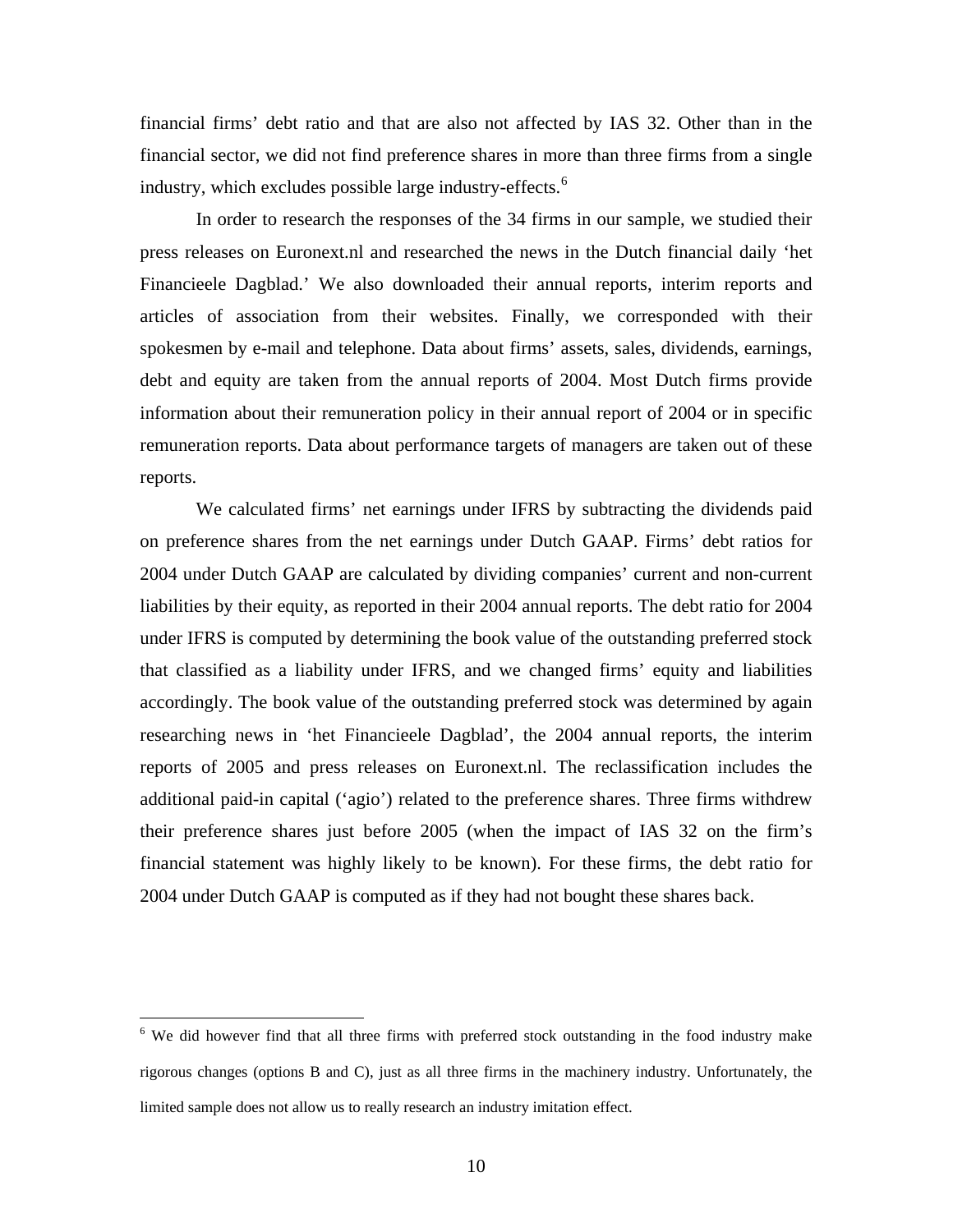# **4. Empirical evidence**

In order to test the magnitude effects, the political cost hypothesis, the bonus plan hypothesis and the debt contract hypothesis, we collected information on firms' size, (change in) debt ratios and net earnings, and compensation schemes. The net earnings variable is not scaled as it is usually the absolute height of this variable that is relevant for the government (as large firms' reported net earnings are likely to appear in the news) and the managers' compensation schemes (as some of the managers have net earnings targets). As we stated in the introduction, one has to be careful putting to much emphasis on our testing of the three contracting-costs hypotheses, as these tests are normally conducted on larger samples. Our main contribution thus follows from establishing the magnitude effects; the tests of the three other hypotheses can be considered as additional tests. Table 1 shows the firm characteristics of our dataset.

#### [Insert Table 1 here]

The mean of the total assets and total net sales of the firms in our sample are 54.6 and 9.1 billion euro, respectively. The medians of the assets and sales of our firms are with 1.7 and 2.1 billion euro considerably lower than these means. This difference is mostly driven by the relatively large size of the 5 financial institutions in our sample: without these financial institutions the mean and median of total assets will be 3.6 and 1.6 billion euro, respectively (not reported). This remaining difference is largely the result of two large firms in our sample (Koninklijke Ahold N.V. and Unilever N.V.). The outstanding preferred stock has on average a book value of 158 million euro, and accounts for 18% of the total equity. The average debt ratios in 2004 with Dutch GAAP and IFRS are on average 2.08 and 2.90, respectively. The impact of the new rules for preference shares on these debt ratios is considerable: firms' debt ratios increase on average with 35%. The influence of IAS 32 on the net earnings is less in percentage terms. Furthermore, our finding that firms' net earnings decrease on average with 11% is largely due to two outliers. The median is therefore more relevant, which shows that IAS 32 decreases firms' earnings with about 4%.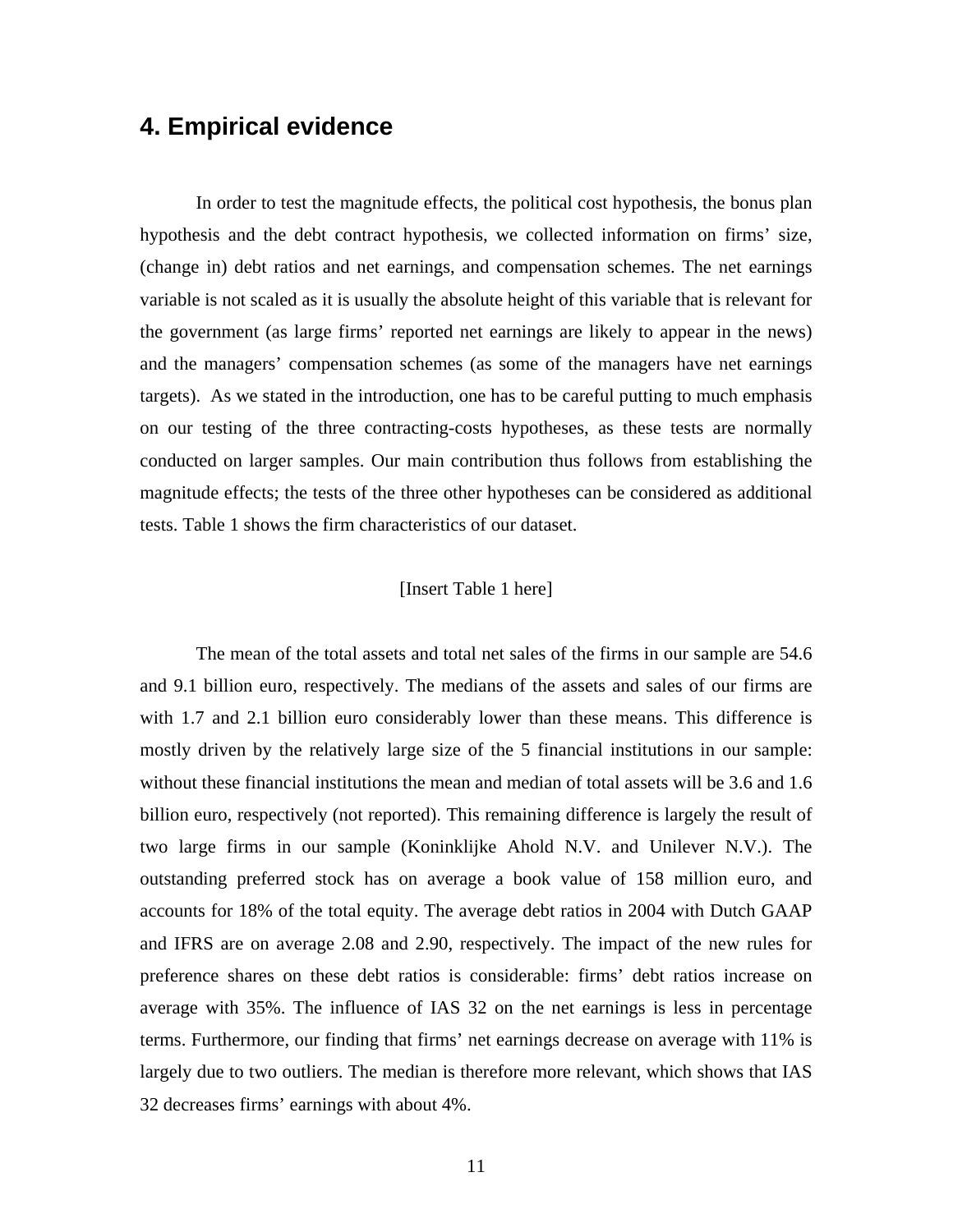Table 1 further shows that three firms do not specify their managers' performance targets. Most other firms (25/31) use performance targets that are not influenced by IAS 32. These targets will generally be related to cash flows, but can also be linked with earnings per share. The reason that IAS 32 does not generally influence a firm's earnings per share is that for calculating the common shareholders' earnings per share the dividend payments on preference shares are already subtracted from the earnings under Dutch GAAP. This subtraction of the preference shares' dividend does however only happen when calculating the earnings per share, and not when calculating the net earnings. Performance targets that are influenced by IAS 32 are therefore in most cases related to the net earnings. Qualitative targets are non-financial goals. Examples are strategic goals or an increase in customer satisfaction. Notice that managers can have multiple performance targets.

The economic consequences of IAS 32 are determined by the responses of firms to the standard. We report these reactions in Table 2. One firm chose to buy back part of the outstanding preference shares (book value 50 million euro) and to change the characteristics of the remaining outstanding preference shares (book value 65 million euro). Considering the higher book value of the latter, we decided to categorize this firm under option B (changing characteristics).

#### [Insert Table 2 here]

We find that the preference shares of three firms remain classified as equity under IFRS as these firms have the discretion of determining the dividends. None of these three firms made any changes to their preference shares. Table 2 also shows that 52% (16/31) of the firms is going to buy back their preference shares and 19% (6/31) will make an amendment to the characteristics of the preference shares, which allows these shares to classify as equity. Financial institutions are overrepresented in the group that responds by doing nothing. The reason is that financial institutions have risk-based capital ratios, and hence experience a lower impact of IAS 32 on the relevant debt ratios than non-financial institutions.

The options to change the characteristics of preference shares or to buy back these shares (options B and C) alter the current capital structure specifications: option B will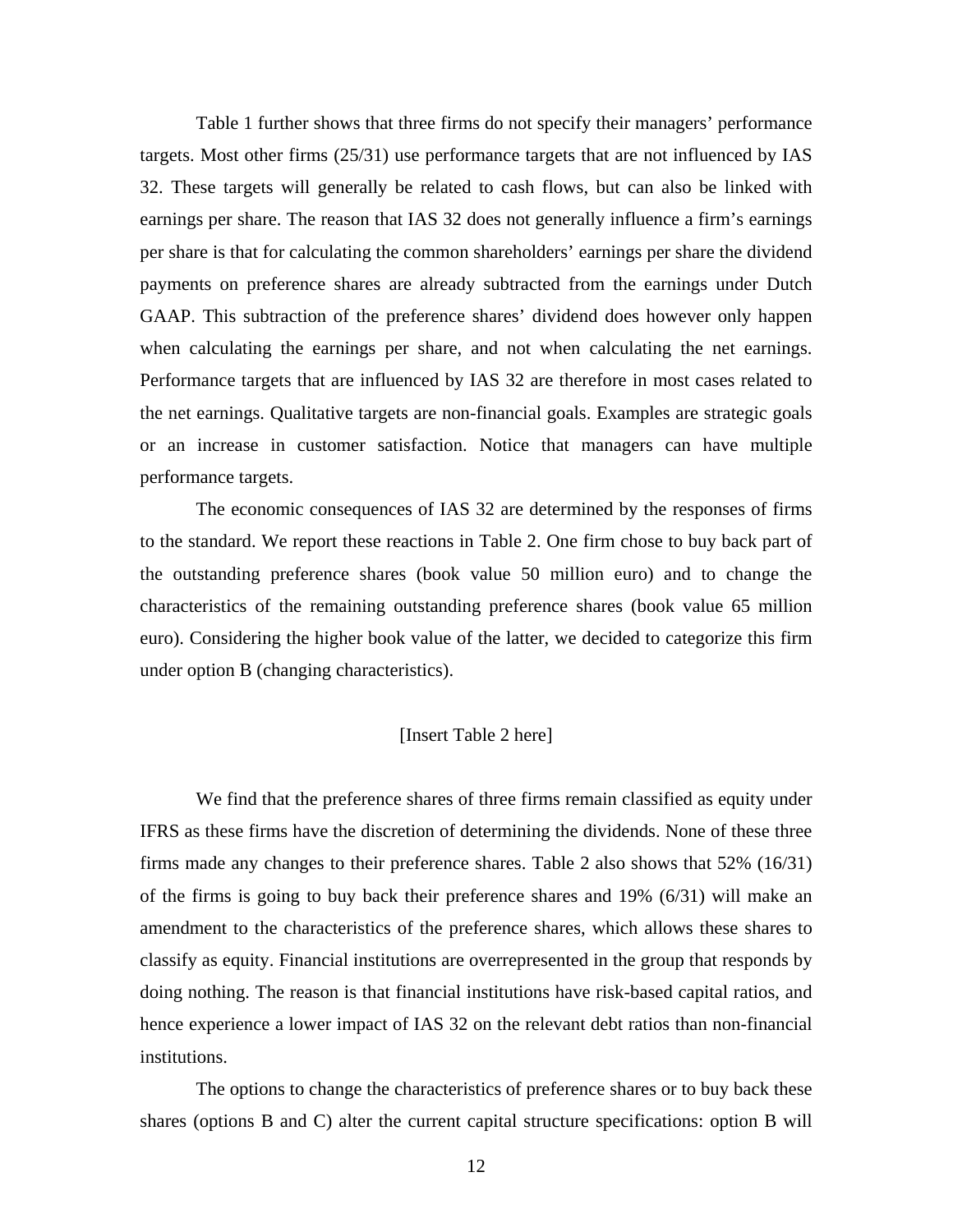increase the dividend rate that investors require on the preference shares (as they face the risk of the firm deciding not to pay a dividend) and option C changes the *real* capital structure. We classify these responses as rigorous changes. Options A and D can be seen as a minor (or non-existent) response to IAS 32, and are classified as a non-rigorous response. To determine the characteristics of firms that alter the specifications of their capital structure, we split our sample. Table 3 shows the results.

#### [Insert Table 3 here]

It can be seen from table 3 that the net earnings of firms that rigorously change behavior decrease with 12% (median: -3%), against 13% (median: -5%) for firms that do not rigorously change behavior. However, this magnitude of the impact of IAS 32 on firms' net earnings is not significant. Our finding that the absolute values of the net earnings of firms that do not rigorously change behavior are higher is largely due to two firms: one firm that does not change behavior makes a large profit, and one firm that does change behavior makes a considerable loss. This difference is therefore also not significant, leading us to conclude that the magnitude of the impact of IAS 32 on firms' earnings does not drive the decisions of the firms in our sample.

Consequently, we do not find evidence in favor of the political costs hypothesis or the bonus plan hypothesis, as these hypotheses are related to the magnitude effect of IAS 32 on a firm's net earnings. The political costs theory hypothesizes that particularly large firms choose accounting procedures that are income reducing, as they are subjected to greater government scrutiny. Table 3 shows that in our sample it are the larger companies (average net sales: 10.6 billion euro) that allow IAS 32 to reduce the earnings. However, this size effect is largely an industry effect, as most large financial institutions do not react rigorously to IAS 32. Without the financial institutions, the size differences are only marginal. Furthermore, the difference is not significant, leading us to the conclusion that political costs do not drive the buyback decisions of Dutch firms.

Table 3 also provides information on the bonus plan hypothesis. It can be seen that 21% (4/19) of the managers that buy back preference shares or change the characteristics of these shares have quantitative performance targets that are influenced by IAS 32. For managers that do not rigorously change behavior, this percentage is 11%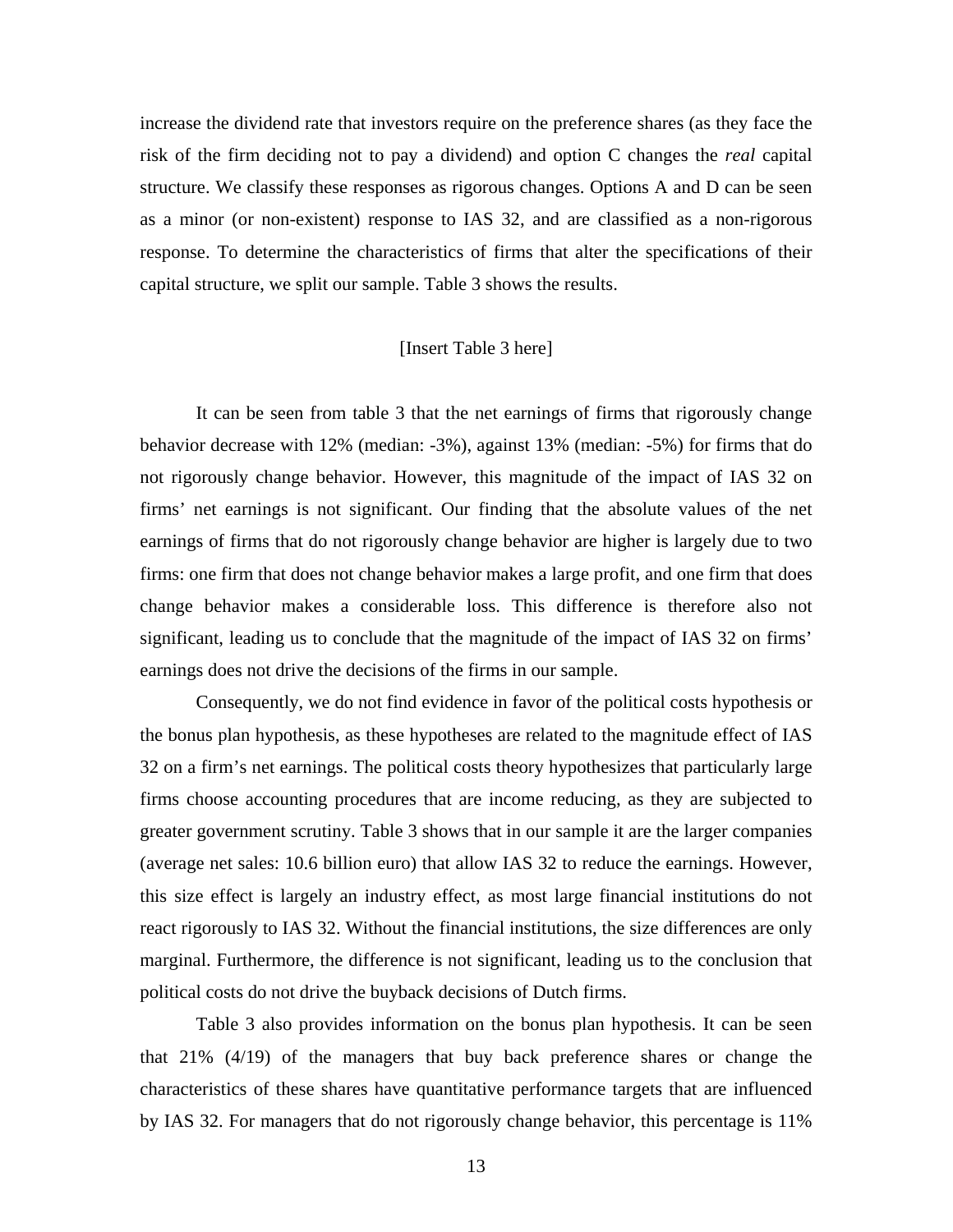(1/9). However, the impact of the quantitative performance targets on the decision of a firm whether to make rigorous changes is again not significant. We have thus provided evidence that neither the magnitude of the effect of IAS 32 on a firm's net earnings or any relating contracting costs with managers or the government is capable of explaining firm's decisions to change the characteristics of their capital structure.

The other effect of IAS 32 is on firms' debt ratios. The magnitude of this effect can be determined by looking at the changes of the debt ratios for firms with and without rigorous changes. Table 3 shows that for firms that make rigorous changes the debt ratio would have increased on average with 46.5%, against 19.1% for firms that do not rigorously change the specifications of their capital structure. As this difference is significant at the 5% level, we conclude that the magnitude effect of IAS 32 on firms' debt ratio is an important determinant of firms' decisions whether to change the specifications of their capital structure.

In order to research whether the impact of the magnitude effect on debt ratios can be explained by the debt covenant hypothesis, we first look at the static debt ratios, which have traditionally been used to test the hypothesis. For firms that make rigorous changes, the average debt ratio would have been 2.17 under Dutch GAAP, against a debt ratio of 1.94 for firms that do not change their behavior rigorously. The difference, however, is not significant. Another test of the debt covenant hypothesis is conducted by looking at the amount of static bank debt. As the amount of bank debt is on average higher for firms that do not change their behavior (0.32 against 0.28 for firms that rigorously change behavior), the likelihood of an important effect of the debt covenants is further decreased. However, due to the flaws of static proxies, the influence of debt covenants can not completely be ruled out. This is because the importance of the dynamics of these proxies: an increase of the debt ratio is highly likely to tighten the debt covenant. Considering our finding that the change of the debt ratio is significant, this provides evidence that the tightness of the debt covenants might still be important in firms' decisions whether to rigorously change behavior.

We will further test the importance of firms' debt covenants by looking at the firms that actually bought back their preference shares. Concerning our finding about the importance of the change of the debt ratio we hypothesize that firms that buy back their preference shares would probably do this in a way that decreases their debt ratios. There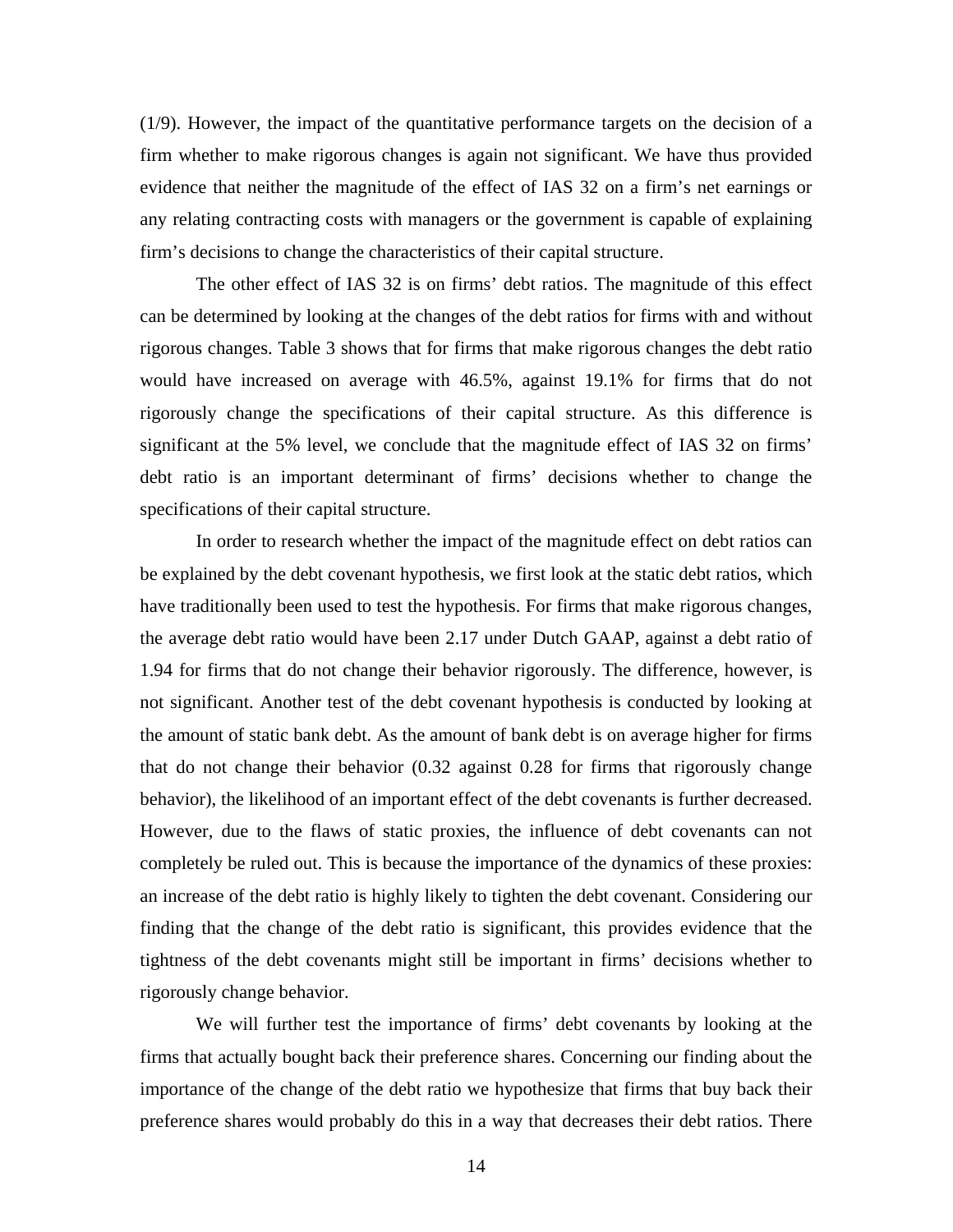are several ways in which the buyback can be accomplished. One of these methods is using cash. However, cash may not always be sufficiently available. Other options are issuing equity and issuing debt. Since issuing equity will lower the debt ratio, we expect that most firms will buy their preferred stock back by issuing equity. To see if this expectation is justified, we analyze the 15 firms that already bought back their shares.<sup>[7](#page-17-0)</sup> Our findings our mostly in line with our expectations: 9 firms finance their buyback by issuing equity, 4 firms use cash and 2 firms issue debt. The characteristics of the three groups are presented in Table 4.

#### [Insert Table 4 here]

The transition to IAS 32 increased the debt ratio for firms that issue equity with 63%. For firms that use cash or debt, this increase is significantly lower: 17% and 13%, respectively. This finding again stresses the importance of the impact on the debt ratio and the relating debt covenants. Moreover, table 4 shows that researching the buyback methods of firms does also provide some evidence on the importance of the static debt proxies, as the static debt ratio of 2004 under IFRS proves to be a significant determinant of firms' decisions to mitigate the effect of IAS 32. Firms that use cash to buy back their shares have on average more cash available (although not significant). Our finding that the net earnings of the equity issuing firms in our sample decrease on average with 18% percent is largely due to one outlier. Consequently, the magnitude of the impact of IAS 32 on firms' earnings is again not significant.

The preference of firms to issue equity is interesting, as issuing equity can be considered as a relatively expensive way of financing, following from e.g. transactions costs and agency costs. According to Myers (1984), firms therefore only issue equity as a last resort. Our finding that the decision of firms to issue equity can be the result of accounting standards, is hence highly remarkable. Apparently, firms incorporate

1

<span id="page-17-0"></span><sup>&</sup>lt;sup>7</sup> The 14 firms that are categorized under option C plus the firm that bought back one part of its preference shares and changed the characteristics of the remaining part.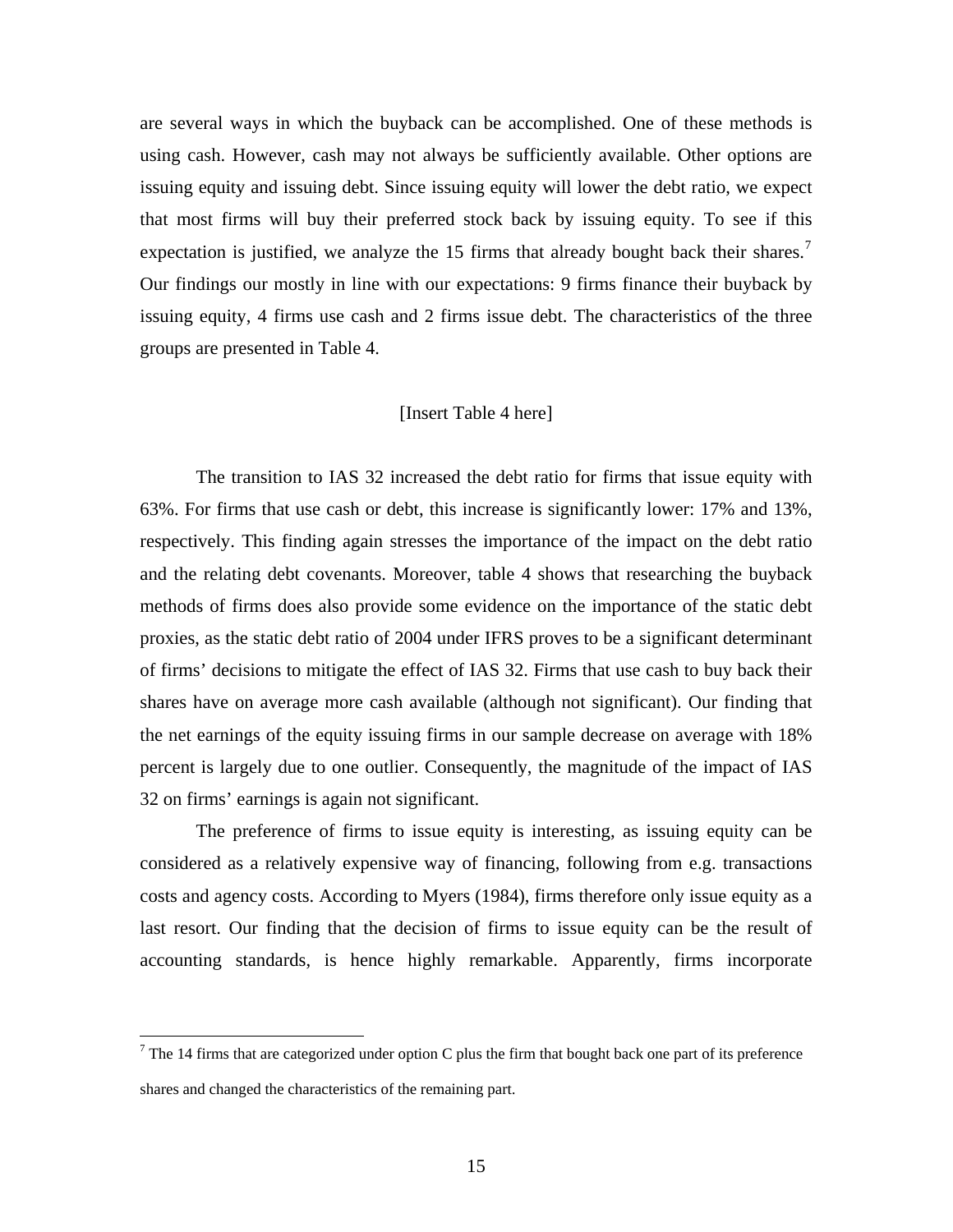accounting considerations to a relatively high extent in determining the optimal capital structure.

Another interesting choice is to buy the preference shares back with debt, as this choice will normally not decrease the debt ratio. The explanations provided by the two firms that issue debt are that preferred stock loses its greatest advantage over debt when it is not considered equity anymore. Both companies state that they can issue debt with a lower interest rate than the dividend on their preferred stock (the dividend rate of the preferred stock for the firms were 6.74% and 8.0% in 2004 while they both expect an interest rate of about 4.0%) and stress that interest is tax deductible, whereas dividend is not.

# **5. Conclusion**

This paper has researched the economic consequences of IFRS, focusing on Dutch firms' reactions to the new regulation for preference shares. We have provided evidence that the implication of IAS 32, whereby most preference shares in the Netherlands qualify as a liability, is that the majority of Dutch firms with preferred stock outstanding choose to alter the specifications of their capital structure. Firms do this either by buying back the shares (52%), or by altering the specifications of the preference shares in such a way that the classification as equity can be maintained (19%). Our main contribution is that the magnitude of the impact of IAS 32 on firms' debt ratios is a significant determinant of firms' reactions, while the effect of IAS 32 on firms' net earnings is not. Consequently, when running additional tests on contracting-costs hypotheses, we do not find evidence in favor of the bonus plan hypothesis and the political costs hypothesis, as these hypotheses mainly deal with the earnings effect. Overall, the importance of IAS 32 on firms' debt ratios cannot be explained by looking at static debt ratios as a proxy for the tightness of debt covenants. However, as the impact on the debt ratio interacts with the tightness of debt covenants, we consider our evidence to be consistent with debt covenants playing a role in the buyback decisions of firms. Still, our tests regarding the contracting costs hypotheses have to be interpreted cautiously, as a more extensive dataset is normally required to run these tests.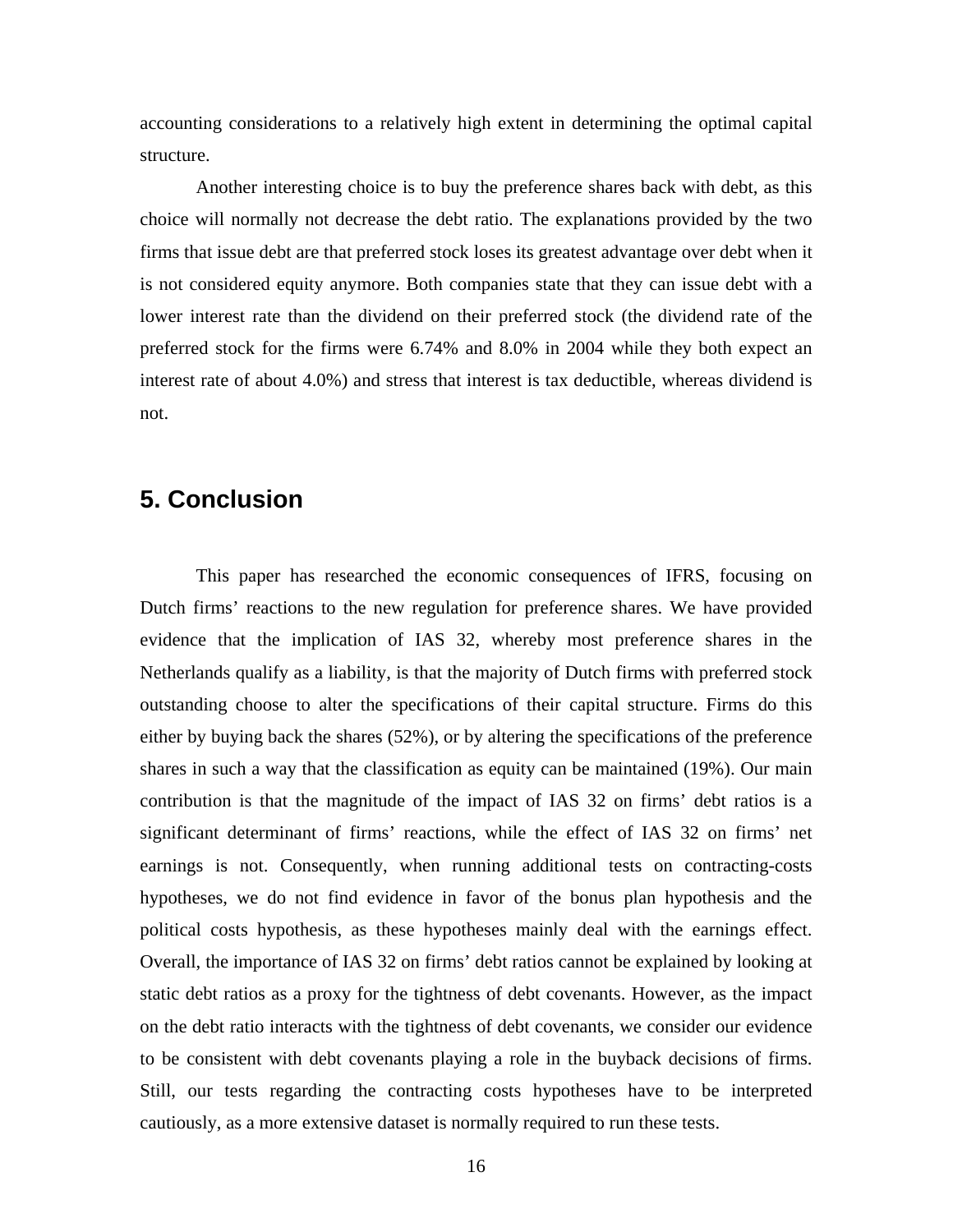As this study establishes the importance of the magnitude effect of an accounting standard on firms' debt ratios, it is likely that other standards with a considerable impact on either the reported debt or equity will also change firms' behavior. IFRS standards that have the potential to considerably change the amount of reported equity (and thus the debt ratio) are the standards on goodwill (IFRS 3) and pension plans (IAS 19). This makes the economic consequences of these standards a particularly interesting research topic.

The buyback of preference shares makes us to conclude that IFRS leads to a decrease in the use of financial instruments that otherwise would have added to the capital structure diversity. Under IFRS, most advantages of preferred stock that form the initial reason to issue the shares remain valid: for investors, preferred stock remains an instrument that provides relatively predictable dividend payments, gives preferences upon liquidation and provides possible taxation benefits (*deelnemingsvrijstelling*). This will still lead investors to pay a premium. Other advantages of preference shares to companies, such as the option to postpone dividend payments and to strategically use the shares' voting rights, also remain valid. With the buyback of the preference shares as a reaction to IFRS, these advantages of the shares to companies and investors are sacrificed.

Considering our finding that the withdrawal of preference shares is in most cases combined with the issuing of equity, we further conclude that IAS 32 causes a shift towards a more equity-based capital structure in the Netherlands. We herewith provide evidence that accounting regulations are a determinant of firms' real capital structure, even if these regulations have no direct cash flow effects.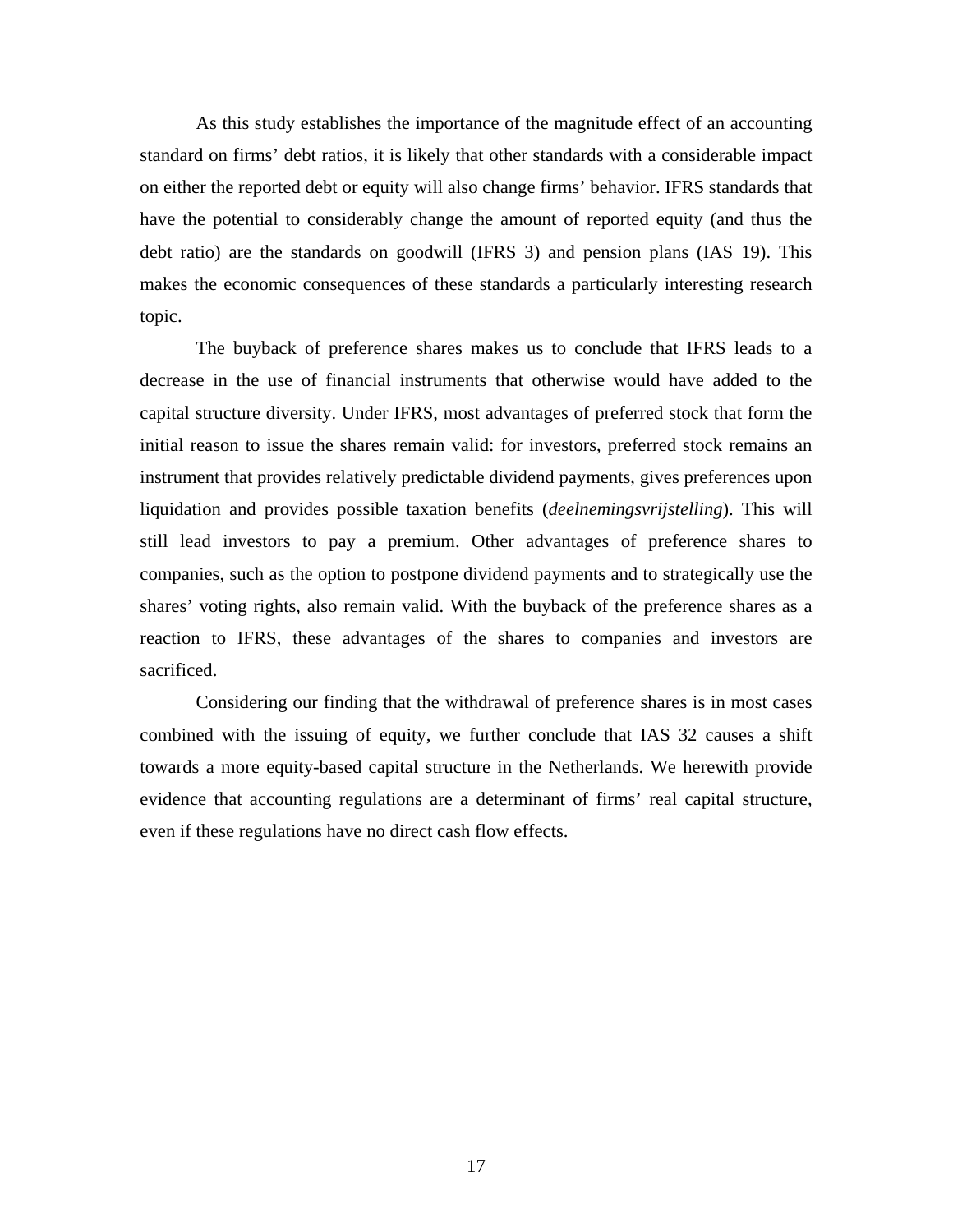# **References**

- Ali, A. and Kumar, K.R. (1994), The magnitudes of financial statement effects and accounting choice: the case of the adoption of SFAS 87, *Journal of Accounting and Economics,* 18, pp. 89-114
- Becht, M. and Boehmer, E. (1999), Transparency of ownership and control in Germany, *working paper*
- Carter, M.E. and Lynch, L.J. (2003), The consequences of the FASB's 1998 proposal on accounting for stock option repricing, *Journal of Accounting and Economics,* 35, pp. 51-72
- Choi, F.D.S. and Levich, R.M. (1991), *The capital market effects of international accounting diversity* (New York: New York Salomon Brothers Center for the Study of Financial Institutions)
- Collins, D.W., Rozeff, M. and Dhaliwal, D. (1981), The economic determinants of the market reaction to proposed mandatory accounting changes in the oil and gas industry: a cross-sectional analysis, *Journal of Accounting and Economics,* 3, pp. 37-71
- Conac, P. (2005), The new French preferred shares: moving towards a more liberal approach, *European Company and Financial Law Review*, 2 (4), pp. 487-511
- Duke, J. and Hunt, H. (1990), An empirical examination of debt covenant restrictions and accounting-related debt proxies, *Journal of Accounting and Economics,* 12, pp. 45-63
- Guidry, F., Leone, A.J. and Rock, S. (1999), Earnings-based bonus plans and earnings management by business-unit managers, *Journal of Accounting and Economics,* 26, pp. 113-142
- Healy, P.M. (1985), The effect of bonus schemes on accounting decisions, *Journal of Accounting and Economics,* 7, pp. 85-107
- Imhoff, E.A. and Thomas, J.K. (1988), Economic consequences of accounting standards: the lease disclosure rule change, *Journal of Accounting and Economics,* 10, pp. 277-310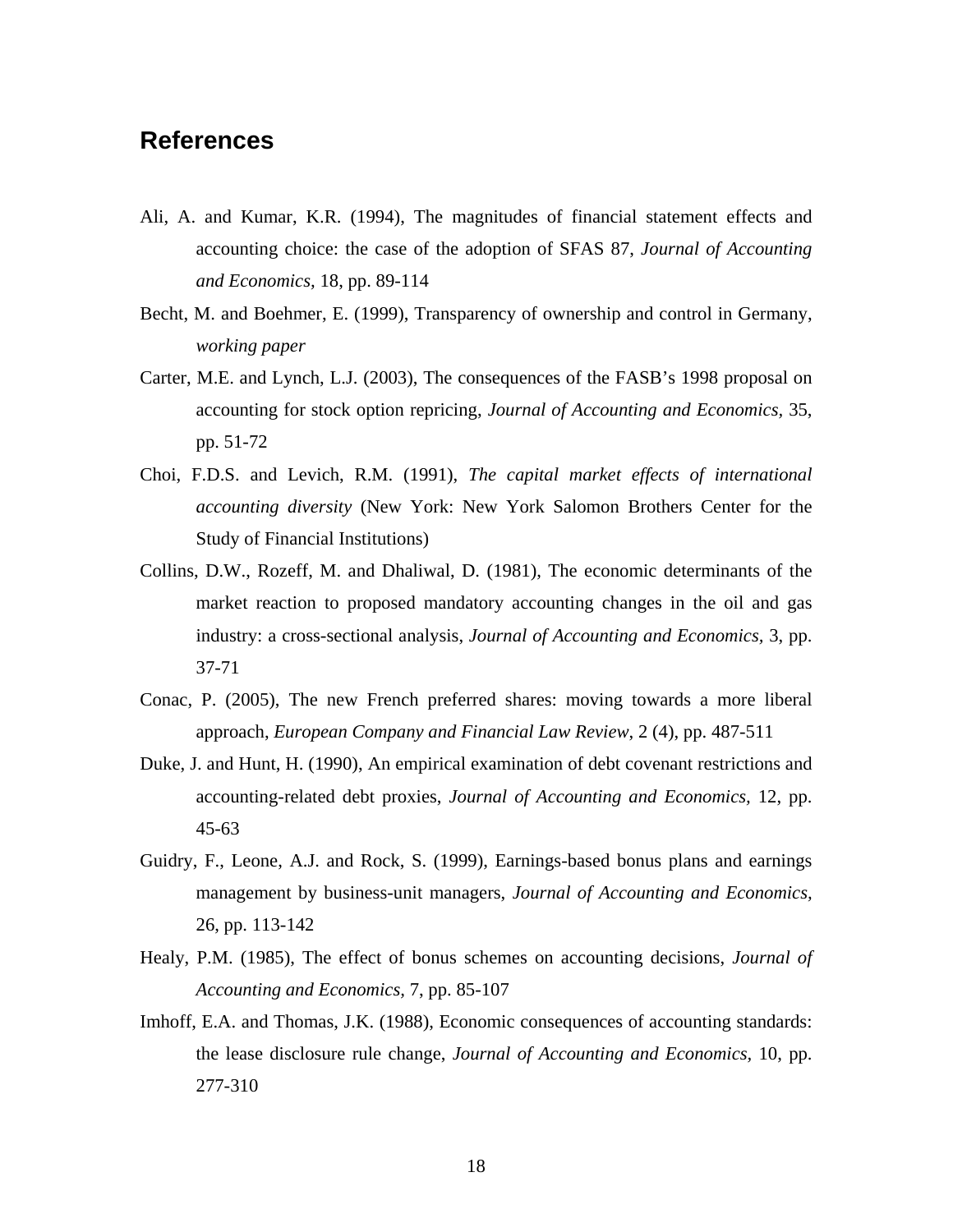- Laurent, S. (2002), Securities that do the deal: the decision to issue preference shares by UK firms, *working paper*
- Myers, S.C. (1984), The capital structure puzzle, *The Journal of Finance,* 39, pp. 575- 592
- Mittelstaedt, H.F., Nichols, W.D. and Regier, P.R. (1995), SFAS No. 106 and benefit reductions in employer-sponsored retiree health plans, *The Accounting Review,* 70 (4), pp. 535-556
- Press, E. and Weintrop, J. (1990), Accounting-based constraints in public and private debt agreements: their association with leverage and impact on accounting choice, *Journal of Accounting and Economics,* 12, pp. 65-95
- Sweeney, A.P. (1994), Debt-covenant violations and managers' accounting responses, *Journal of Accounting and Economics,* 17, pp. 281-308
- Tang, Q. (1994), Economic consequences of the international harmonization of accounting standards: theory and its Chinese application, *The International Journal of Accounting,* 29 (2), pp. 146-160
- Watts, R.L. and Zimmerman, J.L. (1978), Towards a positive theory of the determination of accounting standards, *The Accounting Review,* 53 (1), pp. 112-134
- Watts, R.L. and Zimmerman, J.L. (1990), Positive accounting theory: a ten year perspective, *The Accounting Review*, 65 (1), pp. 131-156
- Zeff, S.A. (1978), The rise of economic consequences, *The Journal of Accountancy*, December, pp. 56-63
- Zimmerman, J.L. (1983), Taxes and firm size, *Journal of Accounting and Economics,* 5, pp. 119-149
- Zmijewski, M. and Hagerman, R. (1981), An income strategy approach to the positive theory of accounting standard setting/choice, *Journal of Accounting and Economics,* 3, pp. 129-149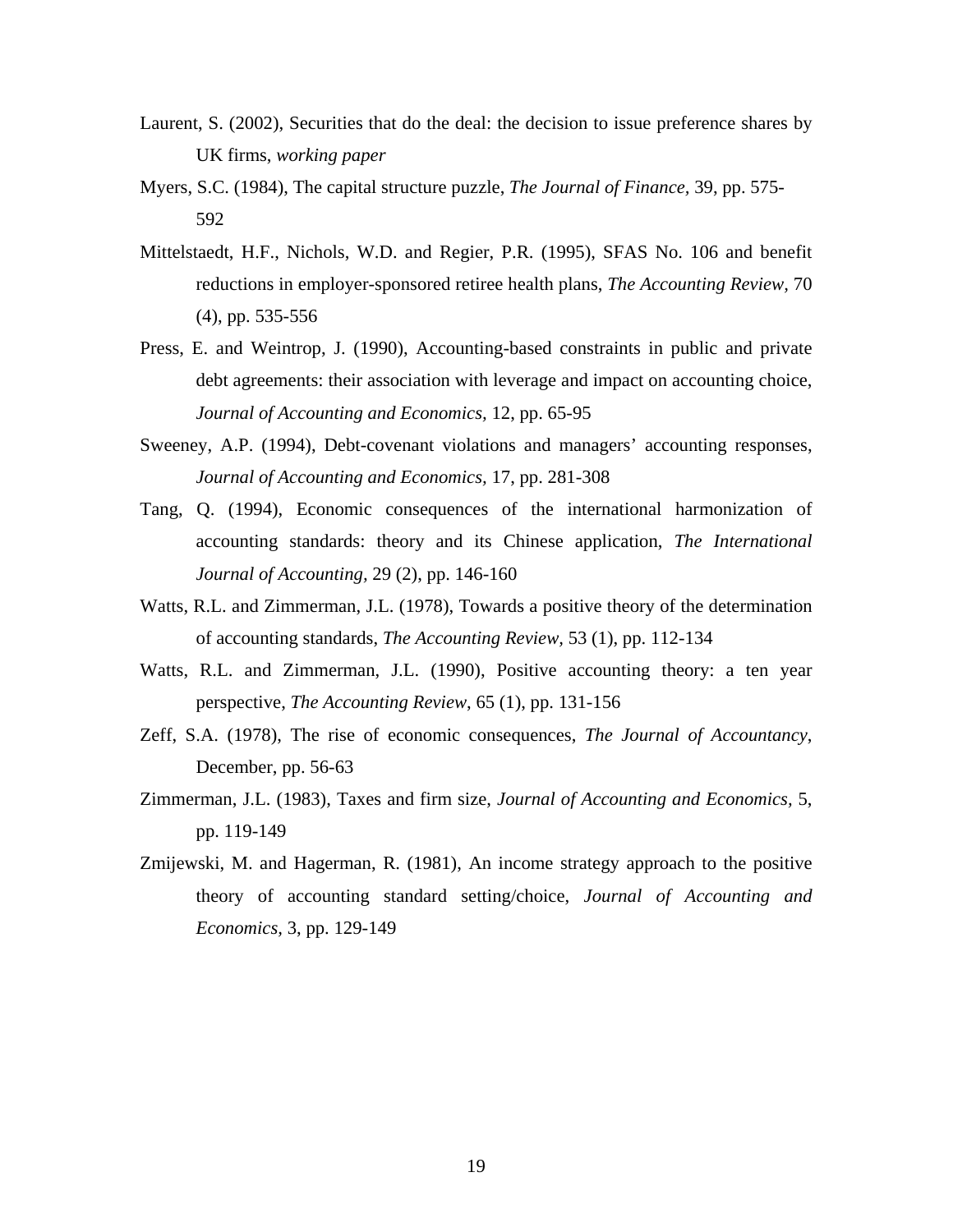#### **Table 1: Firm characteristics of our dataset**

This table reports some characteristics of the firms in our dataset. The net earnings and debt ratios with IFRS only refer to the impact of the rules on the classification of preference shares; other influences of IFRS are not taken into account. Banks and insurance companies (5) are for some variables excluded from the dataset, as for example their debt ratios cannot be compared with those of non-financial institutions. For the performance targets that determine the variable (bonus) remuneration of a firms' management, there are 3 firms excluded. This is because these firms do not disclose specific information about their managers' performance targets. Bank debt is the amount of debt that is related to (subordinated) bank loans or loans from other credit institutions. The debt ratio change can be computed by dividing the difference between the debt ratio with IFRS and Dutch GAAP by the debt ratio with Dutch GAAP. The net earnings change can be computed by dividing the difference between the net earnings with IFRS and Dutch GAAP by the net earnings with Dutch GAAP. The figures for assets, net sales, preferred stock, dividends, equity and debt are for 2004 and with Dutch GAAP. The figures for assets, net sales, preferred stock, dividends and net earnings are in millions of euros.

|                                                                      | Mean    | Median  | <b>Minimum</b> | <b>Maximum</b> | N            |
|----------------------------------------------------------------------|---------|---------|----------------|----------------|--------------|
| <b>Total assets</b>                                                  | 54613   | 1735    | 43             | 866201         | 34           |
| Total net sales                                                      | 9073    | 2059    | 96             | 82465          | 34           |
| Preferred stock                                                      | 158     | 63      | 0.0            | 1502           | 34           |
| Dividends on preferred stock                                         | 8.7     | 3.9     | 0.0            | 44             | 34           |
|                                                                      |         |         |                |                |              |
| Long-term debt/assets                                                | 0.21    | 0.21    | 0.00           | 0.58           | 29           |
| Short-term debt/assets                                               | 0.38    | 0.38    | 0.13           | 0.75           | 29           |
| Bank debt/assets                                                     | 0.29    | 0.27    | 0.02           | 0.77           | 29           |
| Total debt/assets                                                    | 0.59    | 0.60    | 0.31           | 0.86           | 29           |
| Total equity/assets                                                  | 0.35    | 0.34    | 0.12           | 0.69           | 29           |
| Preferred stock/equity                                               | 0.18    | 0.14    | 0.00           | 0.82           | 29           |
| Dividend preferred stock/preferred stock                             | 0.09    | 0.06    | 0.00           | 0.68           | 34           |
| Debt ratio 2004 Dutch GAAP                                           | 2.08    | 1.82    | 0.39           | 6.89           | 29           |
| Debt ratio 2004 IFRS                                                 | 2.90    | 2.30    | 0.39           | 10.42          | 29           |
| Percentage change of debt ratio                                      | 0.35    | 0.28    | 0.00           | 1.17           | 29           |
|                                                                      |         |         |                |                |              |
| Net earnings 2004 Dutch GAAP                                         | 436     | 57      | $-436$         | 5968           | 34           |
| Net earnings 2004 IFRS                                               | 427     | 42      | $-480$         | 5954           | 34           |
| Percentage change of net earnings                                    | $-0.11$ | $-0.04$ | $-0.79$        | $\Omega$       | 34           |
|                                                                      |         |         |                | N              | <b>Total</b> |
|                                                                      | 6       | 31      |                |                |              |
| Firms with quantitative performance targets influenced by IAS 32     |         |         |                |                |              |
| Firms with quantitative performance targets not influenced by IAS 32 |         |         |                |                | 31           |
| Firms with qualitative performance targets                           | 7       | 31      |                |                |              |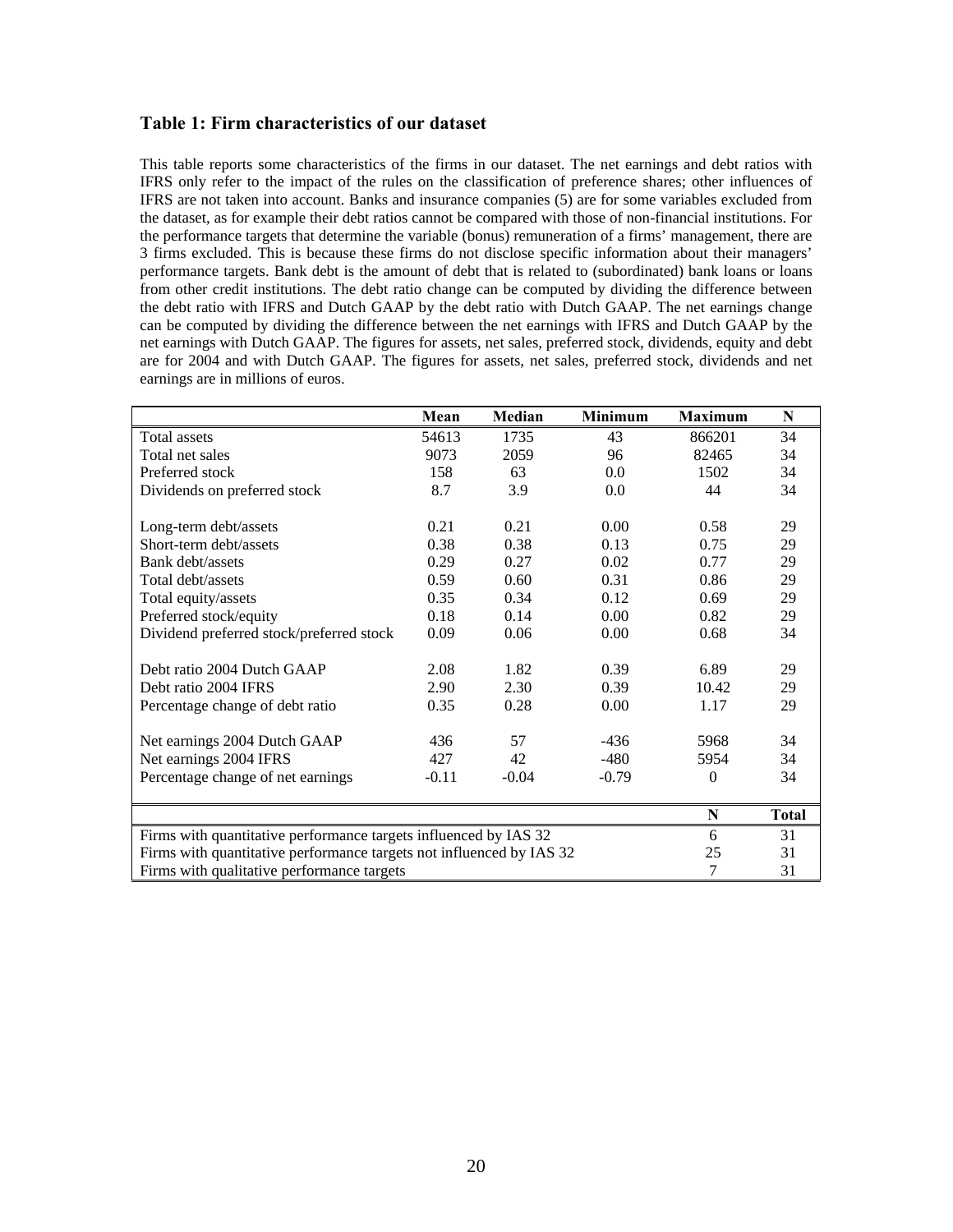### **Table 2: Firms' reactions to IAS 32**

This table describes the distribution of the firms in our sample over response options A, B, C and D. One firm chose to buy back part of the outstanding preference shares (book value 50 million euro) and to change the characteristics of the remaining outstanding preference shares (book value 65 million euro). Considering the higher book value of the latter, we decided to categorize this firm under option B (changing characteristics).

|                                                                        |                                               | <b>Finished</b> | Going to | <b>Total number</b> |
|------------------------------------------------------------------------|-----------------------------------------------|-----------------|----------|---------------------|
|                                                                        | Renegotiation of debt contract                |                 |          |                     |
|                                                                        | Change the preference shares' characteristics |                 |          |                     |
|                                                                        | Buy back preference shares                    | 14              |          | 16                  |
|                                                                        | Do nothing                                    | h               |          |                     |
|                                                                        |                                               |                 |          |                     |
| Firms' preference shares that are affected by IAS 32                   |                                               |                 |          |                     |
| Firms' preference shares that remain classified as equity under IAS 32 |                                               |                 |          |                     |
|                                                                        |                                               |                 |          | 34                  |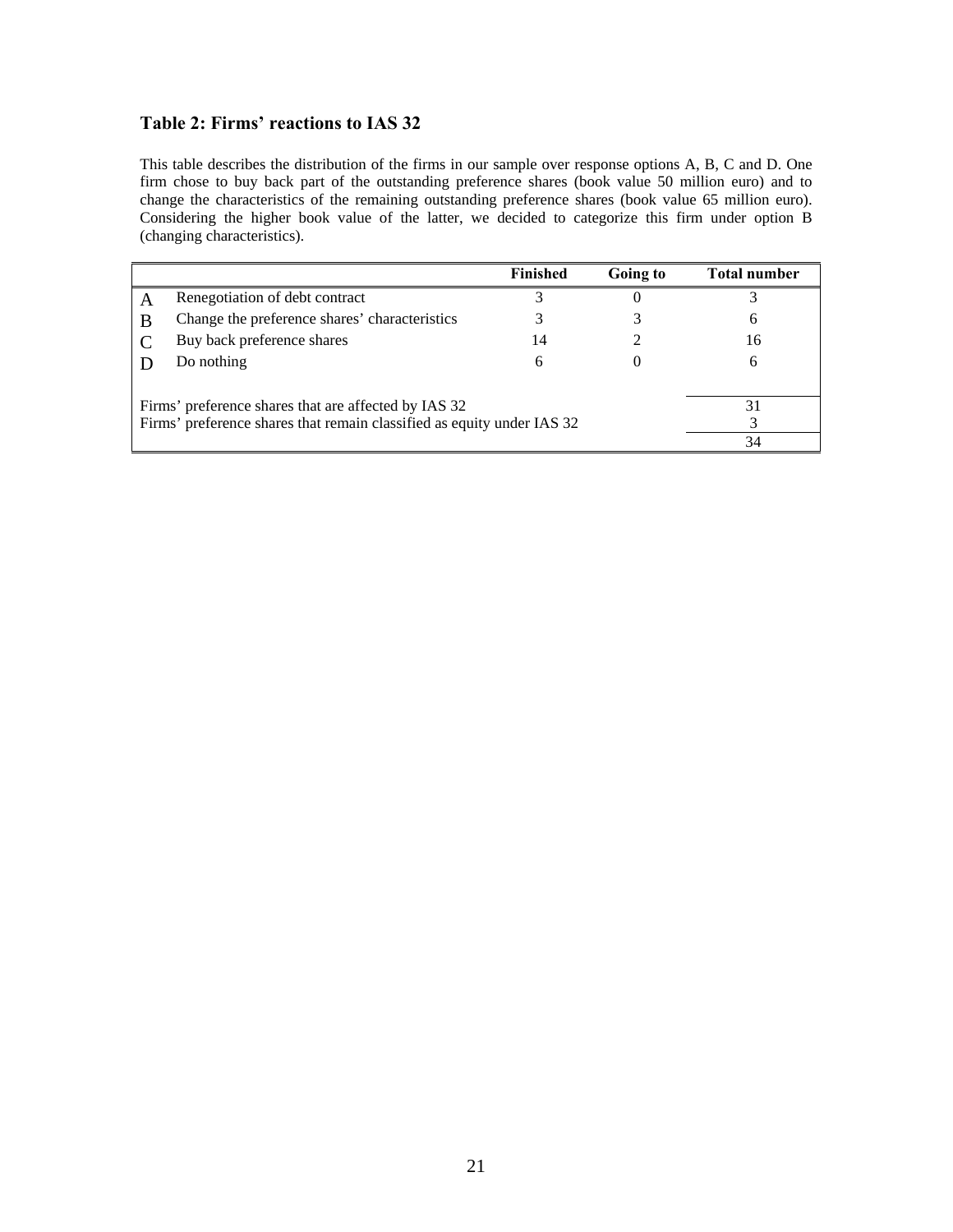#### **Table 3: Differences of firm characteristics for firms that rigorously change their behavior and firms that do not rigorously change their behavior**

In this table we split our sample in firms that change the characteristics of their capital structure and firms that do not. The net earnings and debt ratios with IFRS only refer to the impact of the rules on the classification of preference shares; other influences of IFRS are not taken into account. Banks and insurance companies (5) are for some variables excluded from the dataset, as for example their debt ratios cannot be compared with those of non-financial institutions. The short-term remuneration policies of three firms could not be reported as these firms do not disclose specific information about their managers' performance targets. The three firms for which the preferred stock would remain classified as equity under IFRS are also excluded; notice that one of these firms is a financial institution. Bank debt is the amount of debt that is related to (subordinated) bank loans or loans from other credit institutions. The debt ratio change can be computed by dividing the difference between the debt ratio with Dutch GAAP and IFRS by the debt ratio with Dutch GAAP. The net earnings change can be computed by dividing the difference between the net earnings with IFRS and Dutch GAAP by the net earnings with Dutch GAAP. The figures for assets, net sales, equity, debt and dividends are for 2004 and with Dutch GAAP. Figures for assets, net sales and net earnings are in millions of euros. The t-test statistics are computed with equal variances assumed. Taking the t-statistics with equal variances not assumed will not change the range of significance of the variables. The range of significance of the compensations schemes are computed with the Pearson Chi-square statistic with continuity correction. \*: sign. at 10% level, \*\*: sign. at 5% level, \*\*\*: sign. at 1% level.

|                                           | <b>Firms without</b><br>rigorous changes |         | <b>Firms with rigorous</b><br>changes |                |                |
|-------------------------------------------|------------------------------------------|---------|---------------------------------------|----------------|----------------|
|                                           | N                                        | Mean    | N                                     | Mean           | <b>T</b> -test |
|                                           |                                          |         |                                       |                | statistic      |
| <b>Total assets</b>                       | 9                                        | 99311   | 22                                    | 32304          | 0.91           |
| Total net sales                           | 9                                        | 10606   | 22                                    | 8085           | 0.34           |
| Long-term debt/assets                     | 7                                        | 0.24    | 20                                    | 0.19           | 1.03           |
| Short-term debt/assets                    | 7                                        | 0.33    | 20                                    | 0.42           | $-1.64$        |
| Bank debt/assets                          | 7                                        | 0.32    | 20                                    | 0.28           | 0.77           |
| Total debt/assets                         | $\overline{7}$                           | 0.56    | 20                                    | 0.61           | $-0.93$        |
| Total equity/assets                       | 7                                        | 0.39    | 20                                    | 0.33           | 1.12           |
| Preferred stock/equity                    | 7                                        | 0.10    | 20                                    | 0.24           | $-2.42**$      |
| Dividends preferred stock/preferred stock | 9                                        | 0.05    | 22                                    | 0.11           | $-1.06$        |
| Debt ratio 2004 Dutch GAAP                | 7                                        | 1.94    | 20                                    | 2.17           | $-0.43$        |
| Debt ratio 2004 IFRS                      | 7                                        | 2.47    | 20                                    | 3.21           | $-0.89$        |
| Percentage change of debt ratio           | 7                                        | 0.19    | 20                                    | 0.47           | $-2.37**$      |
| Net earnings 2004 Dutch GAAP              | 9                                        | 729     | 22                                    | 299            | 0.83           |
| Net earnings 2004 IFRS                    | 9                                        | 724     | 22                                    | 288            | 0.84           |
| Percentage change of net earnings         | 9                                        | $-0.13$ | 22                                    | $-0.12$        | $-0.15$        |
|                                           |                                          | N       |                                       | N              | $\chi^2$ -     |
|                                           |                                          |         |                                       |                | statistic      |
| Quantitative and influenced by IAS 32     | 9                                        | 1       | 19                                    | $\overline{4}$ | 0.013          |
| Quantitative and not influenced by IAS 32 | 9                                        | 8       | 19                                    | 16             | 0.000          |
| Qualitative                               | 9                                        | 3       | 19                                    | 2              | 0.890          |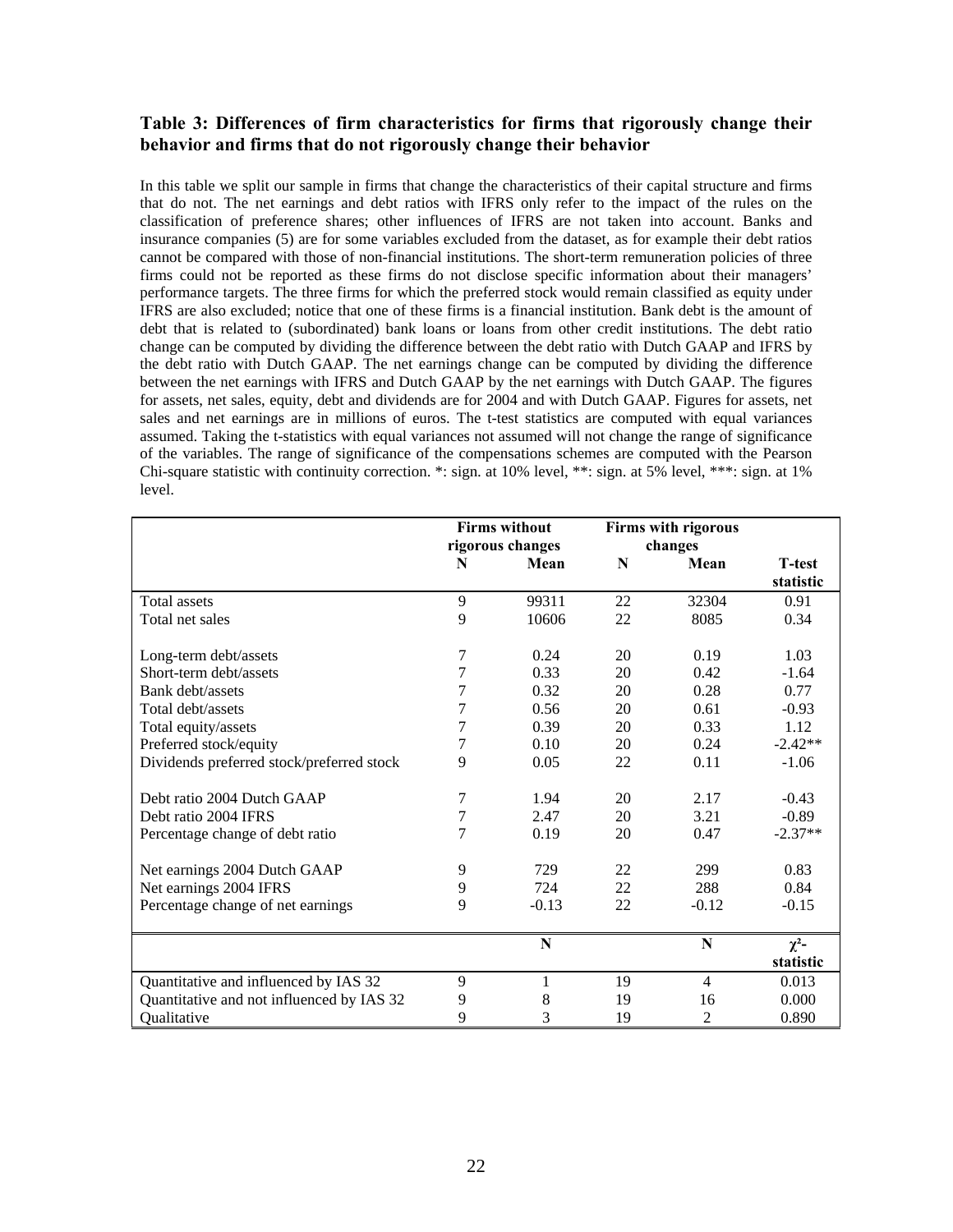#### **Table 4: Firm characteristics for three different methods to buy back preferred stock**

Characteristics of the three groups in which we divided the firms that buy back their preference shares, namely: by increasing equity, by increasing debt or by using cash. The net earnings and debt ratios with IFRS only refer to the impact of the rules on the classification of preference shares; other influences of IFRS are not taken into account. Although there are 9 firms that use equity, one of the firms is a bank. As banks have capital structures that cannot be easily compared with the ratios of non-financial firms, we calculated the debt and cash ratios by using the 8 non-financial firms. The debt ratio change can be computed by dividing the difference between the debt ratio with IFRS and with Dutch GAAP by the debt ratio of 2004 with Dutch GAAP. The net earnings change can be computed by dividing the difference between the net earnings with IFRS and Dutch GAAP by the net earnings with Dutch GAAP. The figures for assets are for 2004, with Dutch GAAP and in millions of euros. If a firm used a combination of methods (equity, cash and/or debt) to buy back preference shares, we categorize the firm under the buyback method that represented the highest value. The F-test statistics are computed with ANOVA. \*: sign. at 10% level, \*\*: sign. at 5% level, \*\*\*: sign. at 1% level.

|                                   | <b>Equity</b> |         | Cash |         | Debt |         |          |
|-----------------------------------|---------------|---------|------|---------|------|---------|----------|
|                                   | N             | mean    | N    | mean    | N    | mean    | F        |
|                                   |               |         |      |         |      |         | (Anova)  |
| Assets                            | 9             | 8819    | 4    | 3601    | 2    | 1971    | 0.67     |
|                                   |               |         |      |         |      |         |          |
| Debt ratio 2004 Dutch GAAP        | 8             | 2.60    | 4    | 1.22    | 2    | 2.00    | 2.45     |
| Debt ratio 2004 IFRS              | 8             | 4.16    | 4    | 1.49    | 2    | 2.28    | $4.10**$ |
| Percentage change of debt ratio   | 8             | 0.63    | 4    | 0.17    | 2    | 0.13    | $3.38*$  |
| Net earnings 2004 Dutch GAAP      | 9             | 188     | 4    | 160     | 2    | $-42$   | 0.15     |
| Net earnings 2004 IFRS            | 9             | 171     | 4    | 152     | 2    | $-45$   | 0.14     |
| Percentage change of net earnings | 9             | $-0.18$ | 4    | $-0.05$ | 2    | $-0.03$ | 1.70     |
|                                   |               |         |      |         |      |         |          |
| Cash/assets                       | 8             | 0.10    | 4    | 0.14    | 2    | 0.04    | 0.91     |